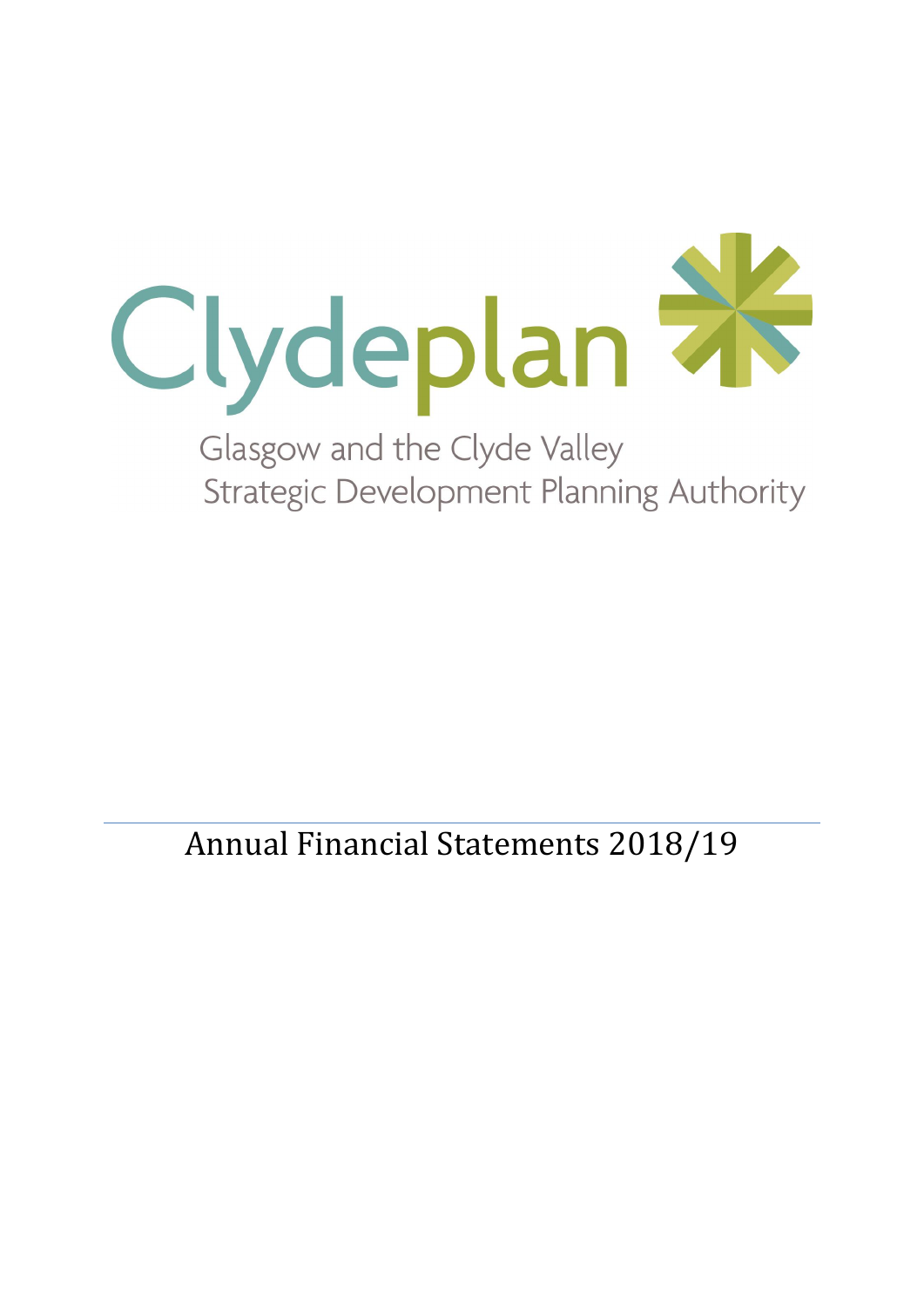## **CONTENTS**

| <b>Management Commentary</b>                                                                | 3  |
|---------------------------------------------------------------------------------------------|----|
| Statement of Responsibilities for the Annual Accounts                                       | 8  |
| Governance Statement                                                                        | 9  |
| <b>Remuneration Report</b>                                                                  | 12 |
| Independent Auditor's Report                                                                | 15 |
| Comprehensive Income and Expenditure Statement for the year ended 31 March 2019             | 18 |
| Movement in Reserves Statement for the year ended 31 March 2019                             | 19 |
| Balance Sheet as at 31 March 2019                                                           | 20 |
| Note 1 Expenditure Funding Analysis for the year ended 31 March 2019                        | 21 |
| Note 2 Prior Year Restatement                                                               | 22 |
| Note 3 Summary of Significant Accounting Policies                                           | 22 |
| Note 4 Accounting Standards Issued not Adopted                                              | 26 |
| Note 5 Critical Judgements in Applying Accounting Policies                                  | 26 |
| Note 6 Assumptions made about the future                                                    | 26 |
| Note 7 Events after the Balance Sheet date                                                  | 27 |
| Note 8 Details of Movement in Reserves                                                      | 27 |
| Note 9 Reconciliation of the Balance on the Comprehensive Income & Expenditure Statement to | 28 |
| the Movement in Reserves Statement                                                          |    |
| Note 10 Green Network Partnership                                                           | 29 |
| Note 11 Financing & Investment Income                                                       | 30 |
| Note 12 Operating Leases                                                                    | 30 |
| Note 13 Debtors                                                                             | 31 |
| Note 14 Creditors                                                                           | 31 |
| Note 15 Provisions                                                                          | 31 |
| Note 16 Related Parties                                                                     | 31 |
| Note 17 External Audit Costs                                                                | 32 |
| Note 18 Retirement Benefits                                                                 | 32 |
| Note 19 Contingent Liabilities and Assets                                                   | 36 |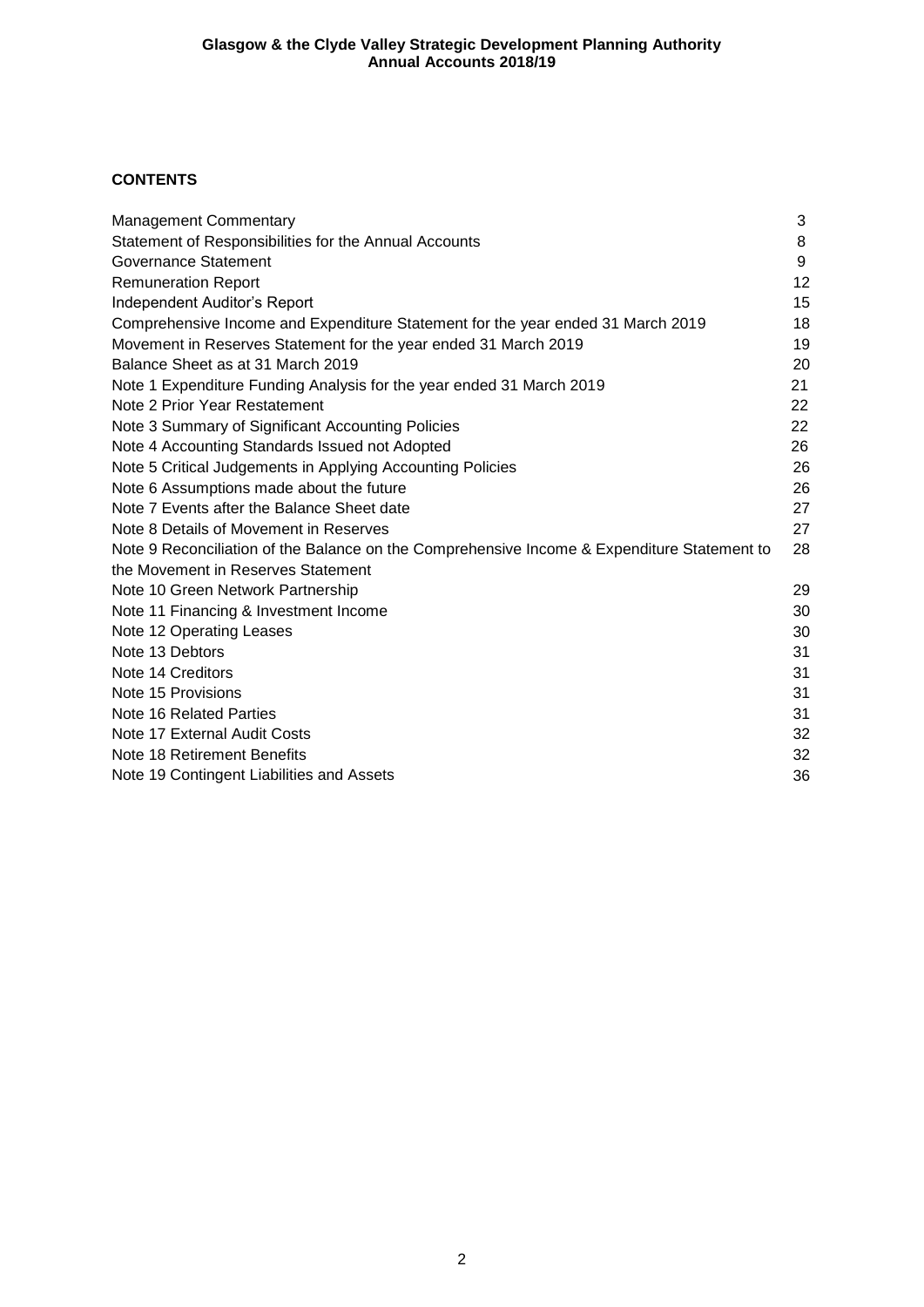## **Management Commentary**

## **Introduction**

The requirements governing the format and content of local authorities' annual accounts (under s106 of the Local Government (Scotland) Act 1973 joint boards and committees are classed as local authorities) are contained in The Code of Practice on Local Authority Accounting in the United Kingdom ("the Code"). The annual accounts are prepared in line with The Local Authority Accounts (Scotland) Regulations 2014.

## **History and Statutory Background**

In 2008 the Scottish Government established Strategic Development Planning Authorities for each of the four Scottish city regions. This created the Glasgow and Clyde Valley Strategic Development Planning Authority (GCVSDPA). The principal role of the GCVSDPA is to prepare and maintain an up to date Strategic Development Plan (SDP) for the region. This process involves engagement through joint working and consultation with key stakeholder organisations and the wider community. In 2014 the GCVSDPA rebranded as Clydeplan to improve recognition and gain wider resonance within the region.

Clydeplan is a Joint Committee formed under section 57 of the Local Government (Scotland) Act 1973. The Joint Committee is comprised of the eight local authorities of East Dunbartonshire, East Renfrewshire, Glasgow City, Inverclyde, North Lanarkshire, Renfrewshire, South Lanarkshire and West Dunbartonshire. A Joint Committee is not a separate legal entity, therefore, to ensure the actions of the Clydeplan have legal effect it must appoint a 'lead authority' with legal personality to act on its behalf to implement its decisions. The lead authority appointed to act for Clydeplan is Renfrewshire Council.

The Joint Committee is supported by a Steering Group comprising the SDP Manager and the Chief Planning Officers (or their representatives) of each of the member authorities. The Steering Group meets at least four times a year to consider SDP reviews, consultations and reports to be presented to the Joint Committee and the work programme to be undertaken by the core team for the SDP.

The Glasgow Clyde Valley Green Network Partnership (GCVGNP) has a strong relationship with the GCVSDPA and an overview of the Partnership is provided at note 10 of the financial statements.

## **Strategic Development Plan**

The SDP sets out a spatial development strategy over the next 20 years of where new development should be located and a policy framework to help deliver sustainable economic growth and enhance the quality of life in the Glasgow City Region. The current SDP was approved by Scottish Ministers on the  $24<sup>th</sup>$  July 2017.

## **Strategic Development Plan Review**

2018/19 saw several important developments in respect of strategic development planning which will have significant implications for the future role and work of the Clydeplan.

Firstly, the ongoing review of planning governance continued with Parliamentary scrutiny of the Planning (Scotland) with the Bill being enacted on 25<sup>th</sup> July 2019.

Secondly, the direction of travel set within the review towards effective bespoke regional partnerships, combined with the continuing development of the Glasgow City Region's Economic Strategic and Action Plan published in February 2017, continue to have implications for the day to day activities of this organisation. In addition to the appointment of a Director of Regional Economic Growth at Glasgow City Region, three portfolio development officers have been appointed on a seconded basis to assist in developing the activities of the eight city region portfolios. Clydeplan is now an active participant on a number of these groupings including: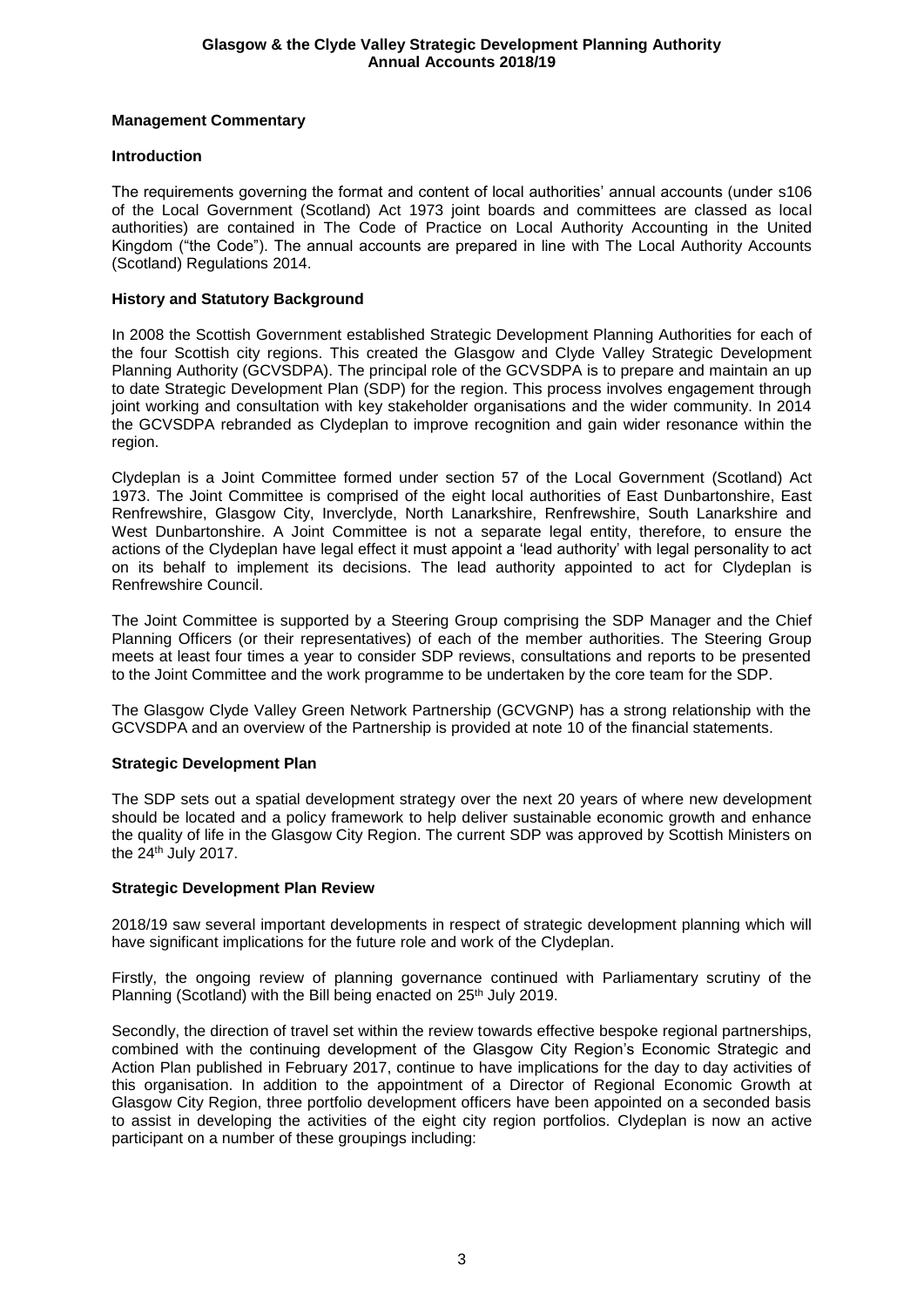- Land Use and Sustainability;
- Transport and Connectivity;
- Housing and Equalities;
- Infrastructure and Assets
- Economic Delivery Group.

Clydeplan is for example providing direct technical support to these individual portfolios as well as the City Deal Programme Management Office. In particular, the Land Use Portfolio is committed to the production of a *'Regional Spatial Strategy'* and Clydeplan will play an active role in supporting its preparation. Clydeplan's involvement in these City Region activities will increase during 2019/20 with a relocation of Clydeplan to the City Region offices in Glasgow City Chambers.

The principle focus for 2019/20 will involve working closely with the Clydeplan's Steering Group to: consider the implications of the emerging Planning legislation and develop an appropriate work programme in support of the work streams emerging for both the Clydeplan and the Glasgow City Region portfolios.

In January 2019 the Scottish Government provided feedback on Clydeplan's Planning Performance Framework 2017/18. Clydeplan's performance was assessed as being very positive on its plan preparation performance and its collaborative approach to sharing good practice, skills and knowledge between authorities, with all categories rated as green, with its "culture of continuous improvement" assessed as amber.

Clydeplan published both its Annual Report and its Development Plan Scheme and Participation Statement in March 2019. Links to these are found below

Annual Report - [https://www.clydeplan-sdpa.gov.uk/docman/annual-reports/276-annual-report-](https://www.clydeplan-sdpa.gov.uk/docman/annual-reports/276-annual-report-2018/file)[2018/file](https://www.clydeplan-sdpa.gov.uk/docman/annual-reports/276-annual-report-2018/file)

Development Plan Scheme and Participation Statement - [https://www.clydeplan](https://www.clydeplan-sdpa.gov.uk/files/docs/users/dcrawford/clydeplan-dev-plan-scheme-2019-2020.pdf)[sdpa.gov.uk/files/docs/users/dcrawford/clydeplan-dev-plan-scheme-2019-2020.pdf](https://www.clydeplan-sdpa.gov.uk/files/docs/users/dcrawford/clydeplan-dev-plan-scheme-2019-2020.pdf)

## **Primary Financial Statements**

The annual accounts are prepared in accordance with the International Accounting Standards Board Framework for the Preparation and Presentation of Financial Statements as interpreted by the Code of Practice on Local Authority Accounting in the United Kingdom (the Code). Under Section 106 of Local Government (Scotland) Act 1973, Joint Committees are classed as local authorities.

The annual accounts summarise the joint committee's transactions for the year and its year-end position at 31 March 2019. The Primary Financial Statements include the Comprehensive Income and Expenditure Statement (CIES), the Movement in Reserves Statement (MIRS) and the Balance Sheet.

These statements are accompanied by Notes to the Accounts, which provide more details on the figures shown in the statements and set out the Accounting Policies adopted by the Joint Committee.

For 2018/19 and the comparative prior years, there are a number of changes to the presentation of this year's financial statements.

- Firstly, there is no longer a Cashflow Statement reported. This is because the Joint Committee does not have a bank account. Apart from petty cash, all transactions are accounted for through Renfrewshire Council as administering authority.
- Secondly, it has been reported in previous years that the Committee had "no specific powers to retain reserves to meet future funding requirements" and therefore any accumulated surpluses were transferred to Creditors in the Balance Sheet each year. However, in keeping with the substance of actual practice and in line with similar bodies across Scotland, the Committee now reports accumulated CIES surpluses as a Usable Reserve and the Balance Sheet has therefore been restated to report this way. It should be noted that this reserve is still ultimately due to constituent authorities, should it be distributed at any point in the future.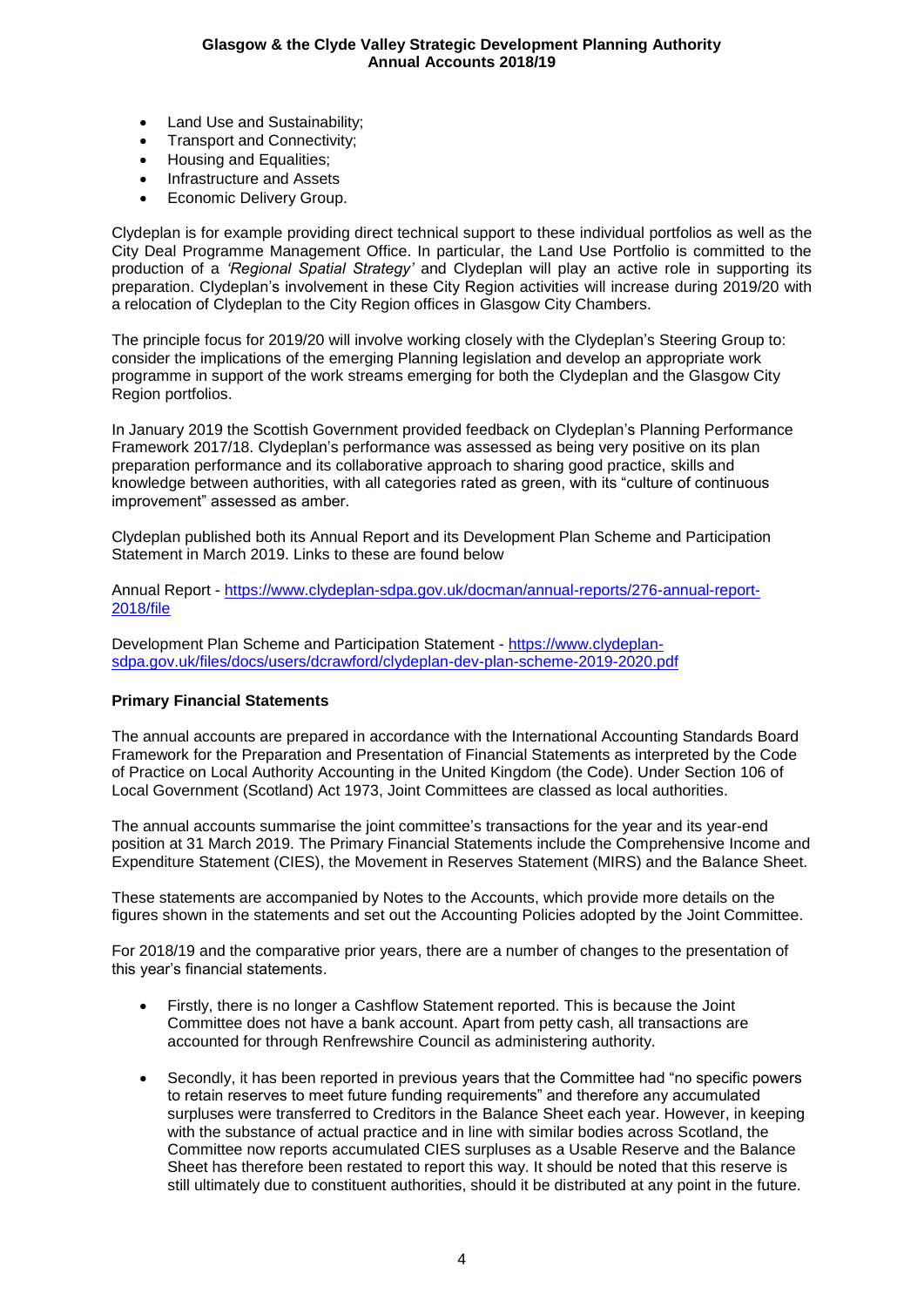Consequently, the Balance Sheet has been restated to reflect the impact of these changes in accounting treatment and accounting estimates, showing the opening position at 1 April 2017 by including a third comparative year. Further detail on the restatement can be found in Note 2: Prior Year Restatement on page 22.

#### **Financial Performance**

#### **Revenue**

The Comprehensive Income and Expenditure Statement on page 16 summarises the total costs of providing services and the income available to fund those services.

The Joint Committee has returned a surplus of (£33,978) for the financial year 2018/19. The overall surplus excludes accounting adjustments relating to pensions and short-term accumulating compensated absences. The difference between the employee costs figure below and the figure reported in the Comprehensive Income and Expenditure Statement is due to the accounting adjustments for pension costs £123,000 and accrued employee benefits of (£266).

A summary of the outturn position against the agreed budget for Glasgow Clyde Valley is shown below:

|                              | <b>Budget</b> | Actual     | Variance  |
|------------------------------|---------------|------------|-----------|
|                              | £             | £          | £         |
| <b>Employee Costs</b>        | 448,800       | 465,967    | (17, 167) |
| <b>Property Costs</b>        | 67,500        | 87,408     | (19,908)  |
| <b>Supplies and Services</b> | 74,700        | 76,316     | (1,616)   |
| <b>Support Services</b>      | 20,500        | 18,825     | 1,675     |
| <b>Transfer Payments</b>     | 1,000         | 1,840      | (840)     |
| <b>Transport Payments</b>    | 5,500         | 1,228      | 4,272     |
| <b>Total Expenditure</b>     | 618,000       | 651,584    | (33, 584) |
| <b>Requisition Income</b>    | (579,500)     | (579,500)  |           |
| Other Income                 | (38,500)      | (106,062)  | 67,562    |
| <b>Total Income</b>          | (618,000)     | (685, 562) | 67,562    |
| (Surplus)/Deficit for Year   |               | (33,978)   | 33,978    |

The overspend in Employee Costs is mainly due to Salaries, whereby there was backfilling of a seconded post. Income has been received for the secondment from City Region Team to offset the salary cost.

The overspend in Property Costs is due to the dilapidation costs of West Regent Street of £28,500. The overspend has been partially offset by renting out office space for the year to an external body. Rent levels agreed under the lease extension, approved in August 2016, remain unchanged from previous levels.

The underspend in Supplies and Services is the result of Project Expenditure within Clyde Estuary Forum. This has been offset by Project Income and also underspends in IT Equipment, Plans and Maps, Advertising, Publicity and Marketing. The underspends are due to Strategic Development Plan and review of the Planning Bill, whereby, anticipated spend could not be consumed.

The overspend in Payments to Other Bodies is due to payments for Apprenticeship Levy, whereby 0.05% of salary costs is paid to Scottish Government to contribute towards apprenticeships.

Other Income is over recovered due to secondment income from City Region Team at Glasgow City Council. This is offset by the overspend in Employee Costs. Income has been received for the Clyde Estuary Forum to offset the expenditure through Supplies and Services.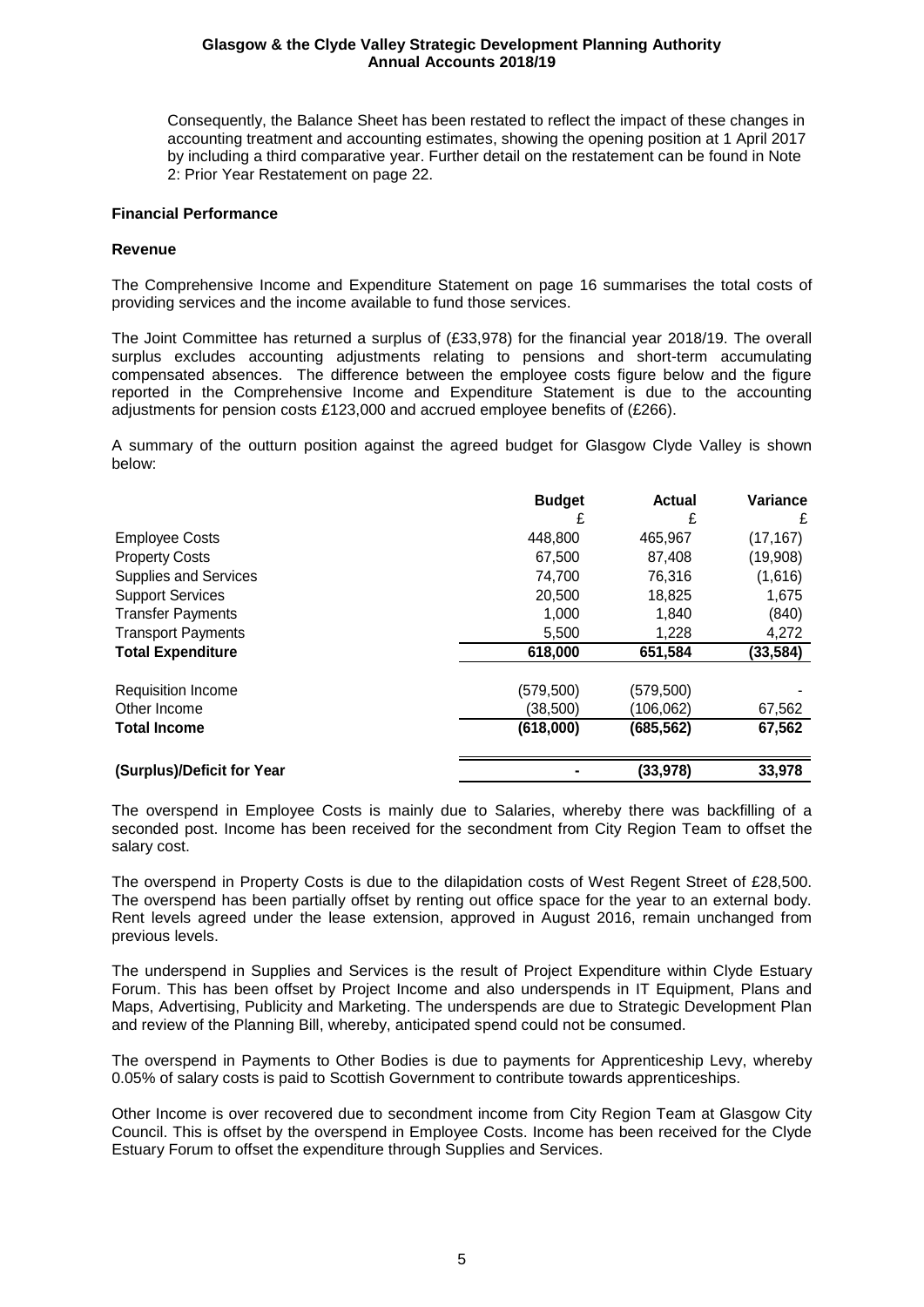### **Capital and Reserves**

Reserves are classified under accounting regulations into two categories: usable reserves, which are available to spend; and unusable reserves, which are unrealised net gains or losses that have a deferred impact on the Joint Committee.

It has also been reported in recent years that the Joint Committee had "no specific powers to retain reserves to meet future funding requirements" and therefore any accumulated surpluses were transferred to Creditors in the Balance Sheet each year. However, in keeping with the substance of actual practice and in line with other Joint Boards across Scotland, the Board now reports accumulated CIES surpluses as a Usable Reserve and the Balance Sheet has therefore been restated to report this way. It should be noted that this reserve is still ultimately due to constituent authorities, should it be distributed at any point in the future.

The balance on revenue reserves is made up as follows:

| <b>Balance at 31 March 2019</b> | £310,727 |
|---------------------------------|----------|
| General Reserves                | £137,395 |
| <b>Earmarked Reserves</b>       | £173,332 |

#### **Net Pension Position**

The disclosure requirements for pension benefits under IAS19 are detailed at Note 18. The appointed actuaries have confirmed a net liability position of £0.586 million, a deterioration of £0.393 million in their assessment of the position of the pension fund. This can be attributed to a reduction in the yield corporate bond at 31 March 2019 compared to the previous year, which increases the value of the obligations.

It also reflects an estimate of additional costs following a Court of Appeal ruling (McCloud/Sargeant) that transitional protections on implementation of the new pension benefit structure in 2015 for members close to retirement age were unlawful on the grounds of age discrimination. For the Joint Committee, this amounts to an additional £0.058 million of pension liability.

This is partially offset by returns being greater than the 31 March 2018 rate. The net deficit position of the pension reserve impacts on the net asset position of the Joint Committee as a whole, however the funding of these future liabilities will be met from future requisitions from members.

The appointed actuaries remain of the view however that the asset holdings of the Strathclyde Pension Scheme and the contributions from employees and employers provide sufficient security and income to meet future pension liabilities.

A further potential change to pension rules is outlined in Note 19: Contingent Liabilities and Assets on page 36; however, this has not been reflected in the pension liability reported in the Balance Sheet.

## **Outlook & Future Plans**

The Planning (Scotland) Act 2019 received Royal Assent on 25th July 2019. The Act removes the statutory requirement on Clydeplan to prepare a Strategic Development Plan for the Glasgow City Region and replaced it with a new duty on planning authorities to prepare and adopt regional spatial strategies. These strategies will not form part of the hierarchy of development plans.

The Act states that planning authorities can decide whether they wish to prepare these strategies individually and/or with other authorities. As a consequence, Clydeplan will require to consider its future role in meeting the requirements of the Act in terms of the development of regional spatial strategy to replace the approved SDP2. This consideration will be influenced by the activities and governance arrangements of the Glasgow City Region and its Cabinet.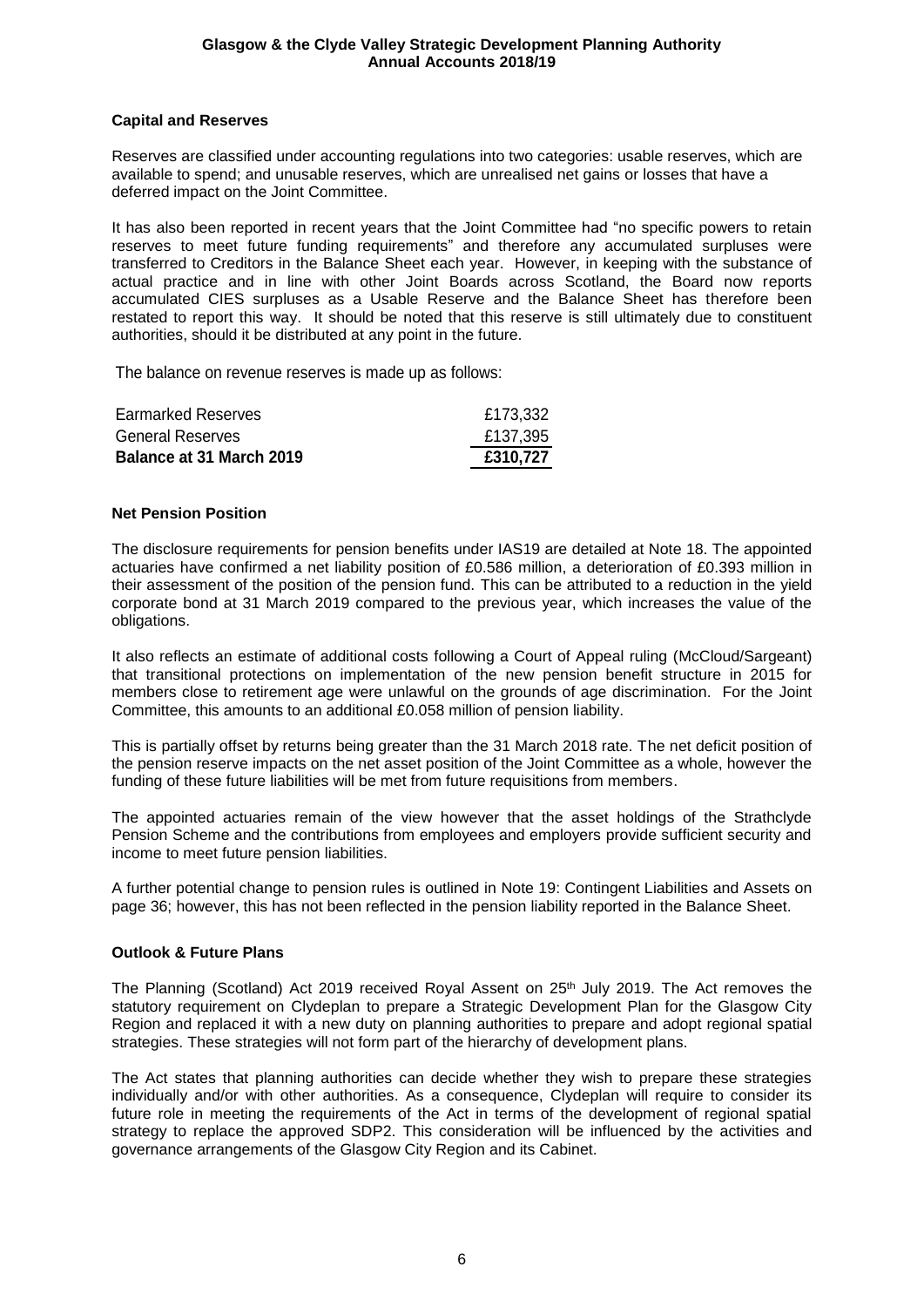Clydeplan will continue to keep the Joint Committee apprised of these significant legislative changes and will work closely with its constituent local authorities and partners to develop a work programme relevant to the delivery of the first regional spatial strategy for the Glasgow City Region under the terms of the new Act. Despite these developments, there are no active plans to disband the Joint Committee, therefore these accounts have been prepared on a going concern basis.

### **Events after the Balance Sheet Date**

Events taking place after the authorised date for issue per the Balance Sheet are not reflected in the financial statements or notes. Where events taking place before this date provided information about conditions existing at 31 March 2019, the figures in the financial statements and notes have been adjusted in all material respects to reflect the impact of this information.

#### **Impact of Economic Climate**

The Joint Committee recognises the difficult financial climate facing local authorities and has continued to seek efficiencies wherever possible. It has been agreed that the level of requisition in 2019/20 remain at 2018/19 levels.

#### **Conclusion**

We would wish to take this opportunity to acknowledge the team effort required to produce the accounts and to record my thanks to both the Strategic Development Plan Manager and his staff, and to my staff for their continued hard work and support.

**Councillor Lawrence O'Neill** Convenor 7 October 2019

**Alan Russell Stuart Tait** 7 October 2019 7 October 2019

Treasurer Strategic Development Plan Manager<br>Theasurer Strategic Development Plan Manager<br>Theasurer Strategic Development Plan Manager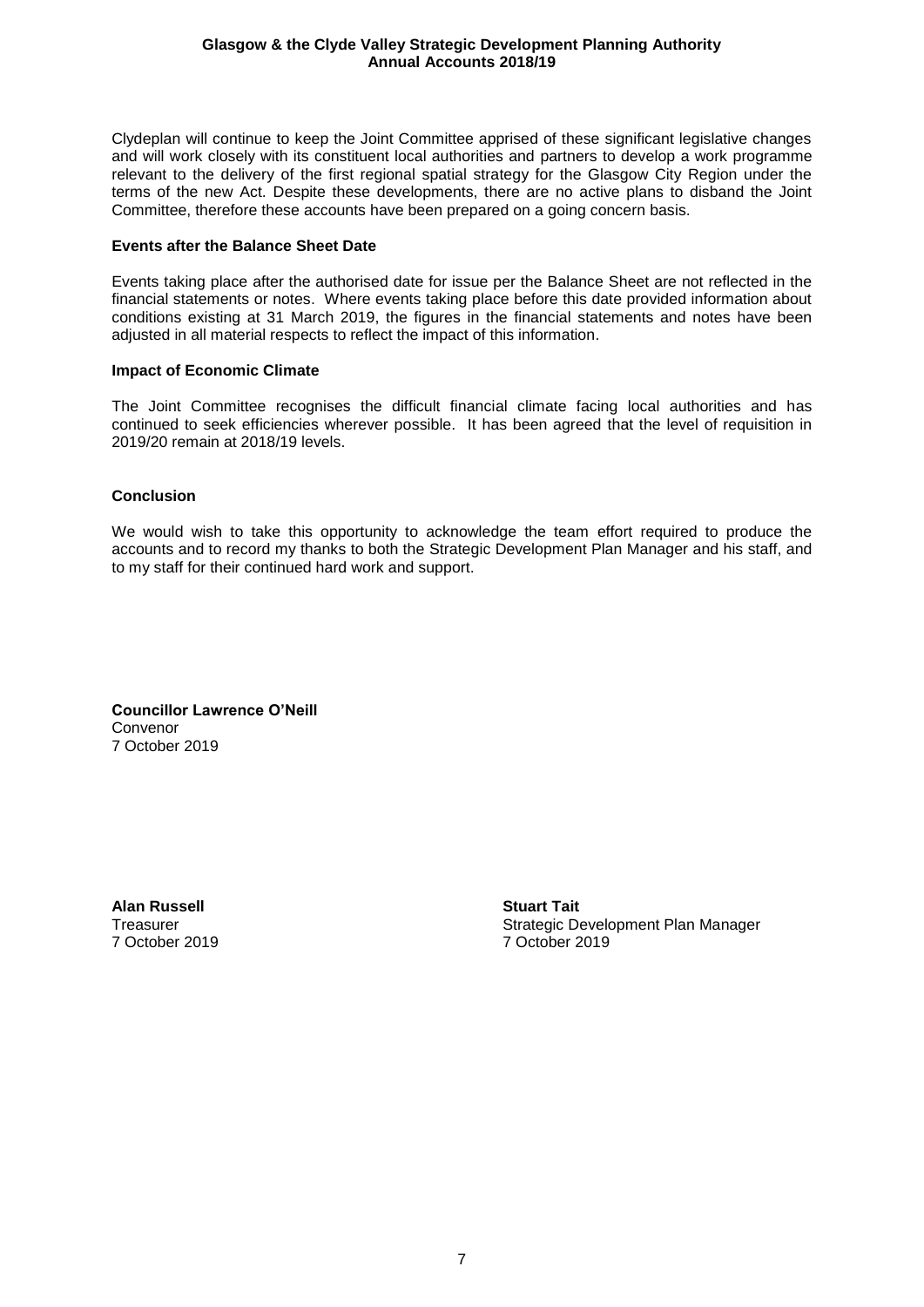# **Statement of Responsibilities for the Annual Accounts**

## **The Joint Committee's Responsibilities**

The Joint Committee is required:

- • to make arrangements for the proper administration of its financial affairs and to secure that the proper officer of the Joint Committee has the responsibility for the administration of those affairs. (section 95 of the Local Government (Scotland) Act 1973). The Director of Finance and Resources at Renfrewshire Council is the designated Officer and operates as the Treasurer for the Glasgow & Clyde Valley Strategic Development Planning Authority;
- • to manage its affairs to secure economic, efficient and effective use of resources and safeguard its assets;
- • to ensure the Annual Accounts are prepared in accordance with legislation (The Local Authority Accounts (Scotland) Regulations 2014), and so far as is compatible with that legislation, in accordance with proper accounting practices (section 12 of the Local Government in Scotland Act 2003);
- •to approve the Annual Accounts for signature.

I confirm that these Annual Accounts were approved for signature by the Joint Committee at its meeting on the 7 October 2019.

Signed on behalf of Glasgow and Clyde Valley Strategic Development Planning Authority Joint Committee:

**Councillor Lawrence O'Neill** Convenor 7 October 2019

## **The Treasurer's Responsibilities**

The Treasurer is responsible for the preparation of the Joint Committee's Annual Accounts in accordance with the Code of Practice on Local Authority Accounting in the United Kingdom ('the Code').

In preparing this statement of accounts, the Treasurer has:

- •Selected suitable accounting policies and then applied them consistently;
- •Made judgements and estimates which were reasonable and prudent;
- •Complied with legislation;
- • Complied with the local authority Accounting Code (in so far as it is compatible with legislation);
- •Kept adequate accounting records which were up to date;
- •Taken reasonable steps for the prevention and detection of fraud and other irregularities.

I certify that the financial statements give a true and fair view of the financial position of the Joint Committee at the reporting date and the transactions of the Joint Committee for the year ended 31 March 2019.

**Alan Russell CPFA Treasurer** 7 October 2019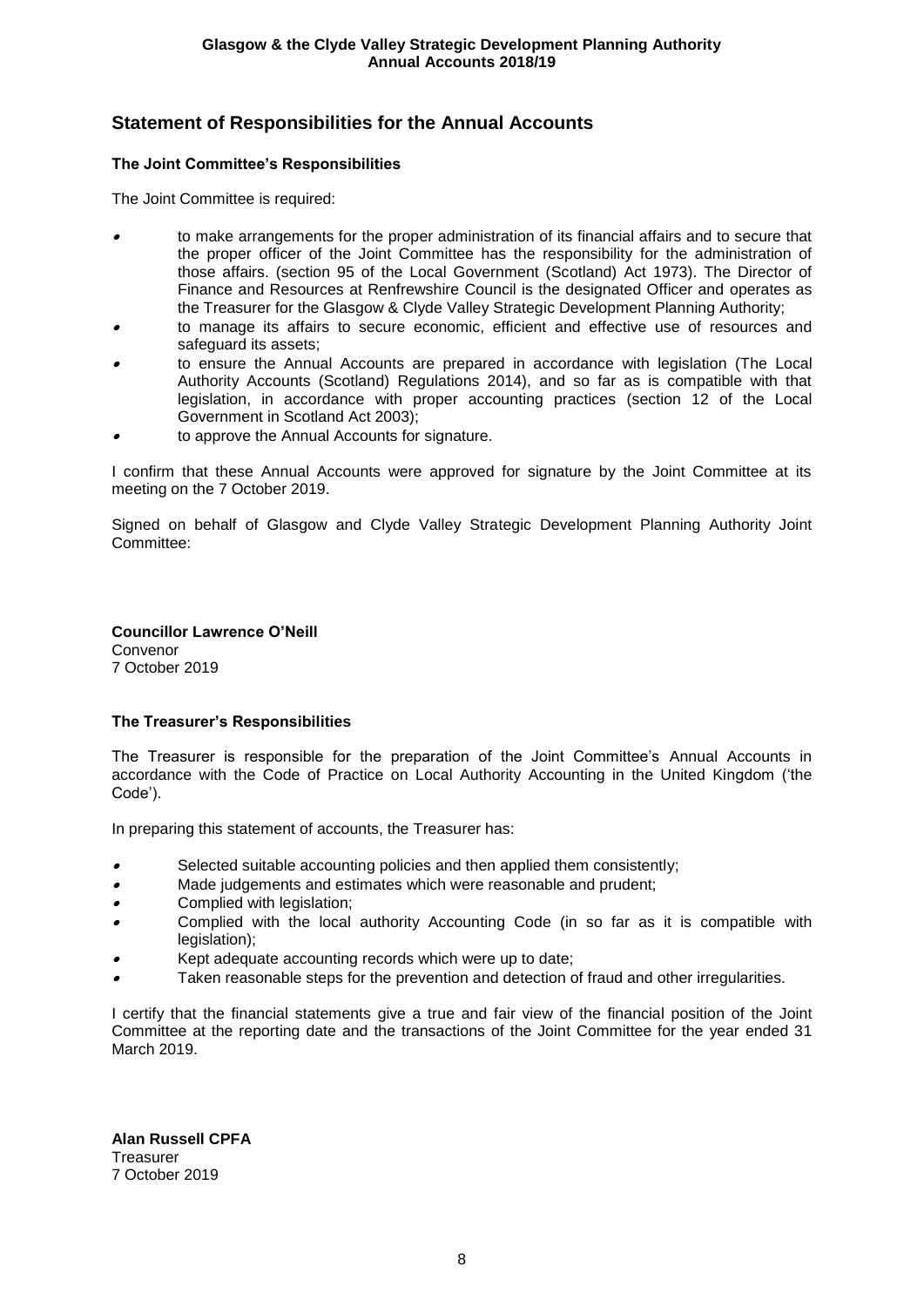# **Governance Statement**

## **Scope of Responsibility**

Glasgow and Clyde Valley Strategic Development Planning Authority's Joint Committee is responsible for ensuring that its business is conducted in accordance with the law and proper standards, and that public money is safeguarded, properly accounted for, and used economically, efficiently and effectively. The Joint Committee also has a statutory duty to make arrangements to secure best value under the Local Government in Scotland Act 2003. In discharging this overall responsibility, the Joint Committee's elected members and senior officers are responsible for putting in place proper arrangements for its affairs and facilitating the effective exercise of its functions, which includes arrangements for the management of risk.

## **The Joint Committee's Governance Framework**

The governance framework comprises the systems and processes, and culture and values, by which the Joint Committee is directed and controlled. It also describes the way it engages with, and accounts to its stakeholders.

The Joint Committee has also put in place a system of internal control designed to manage risk to a reasonable level. Internal control cannot eliminate all risk of failure to achieve policies, aims and objectives and can therefore only provide reasonable and not absolute assurance of effectiveness. The system of internal control is based on an ongoing process designed to identify and prioritise the risks to the achievement of the Joint Committee's policies, aims and objectives, to evaluate the likelihood of those risks being realised and the impact should they be realised, and to manage them efficiently, effectively and economically.

The main features of our governance arrangements are summarised below:

- Minute of Agreement between the member councils of the Joint Committee, [https://www.clydeplan-sdpa.gov.uk/planning-authority/joint-committee,](https://www.clydeplan-sdpa.gov.uk/planning-authority/joint-committee) setting out the arrangement for the preparation, monitoring and review of the Strategic Development Plan,
- The Joint Committee is supported by a Steering Group comprising planning professionals from each of the member councils and the Strategic Development Plan Manager,
- Development Plan Scheme and Participation Statement sets out the key timelines for the preparation of the Strategic Development Plan and the Joint Committee's approach to engagement with our stakeholders on its development, this is reviewed annually,
- Clearly defined Standing Orders, Scheme of Delegation and Financial Regulations,
- Comprehensive business planning arrangements, setting key targets and action plans designed to achieve the objectives of the Strategic Development Plan,
- Public performance reporting through the Annual Report,
- Policies to regulate employee related matters, including the employee code of conduct and disciplinary procedures.
- The Joint Committee approves, as part of the Glasgow and Clyde Valley Green Network Partnership's Terms of Reference, the allocation of local authority contributions to support the delivery of its Business Plan.
- Risk management arrangements including regular monitoring and review of significant risk exposures.
- Business continuity arrangements are in place and are kept under review by the management Team.

Within the overall control arrangements, the system of internal financial control is intended to ensure that assets are safeguarded, transactions are authorised and properly recorded and material errors are detected and corrected. The system is based on a framework of management information, financial regulations, administrative procedures (including segregation of duties), management and supervision, and a system of delegation and accountability. The system includes:

- Financial management is supported by comprehensive financial regulations and codes,
- Comprehensive budgeting systems, and detailed guidance for budget holders,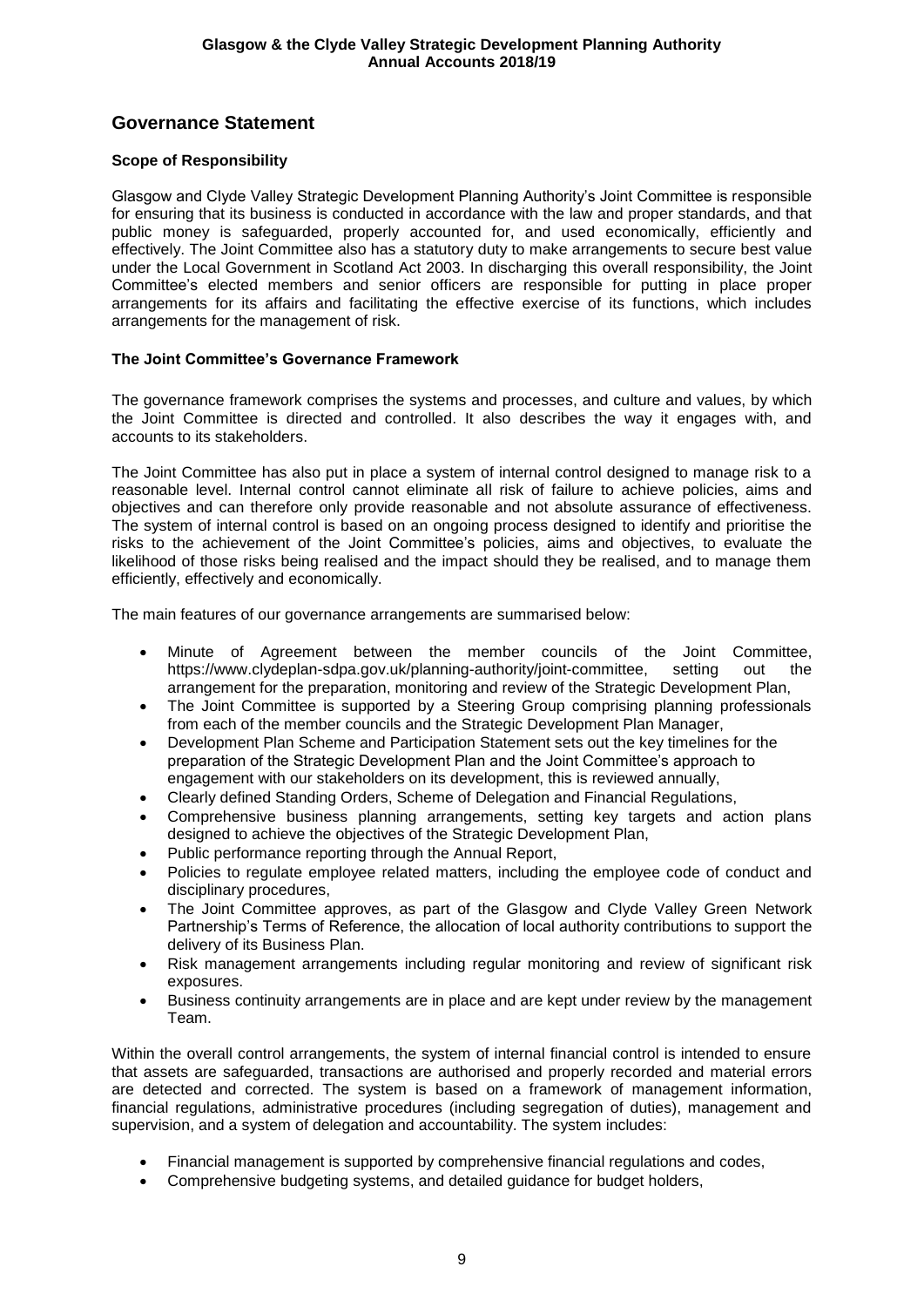- Regular reviews of periodic and annual financial reports which indicate financial performance against the forecasts,
- Setting targets to measure financial and other performance,
- The preparation of regular financial reports that indicate actual expenditure against the forecasts.
- The Chief Finance Officer is the Treasurer who complies with the CIPFA Statement on the Role of The CFO in Public Services.

With Renfrewshire Council being the lead authority, all financial transactions of the Joint Committee are processed through the financial systems of the Council and are subject to the same controls and scrutiny as those of Renfrewshire Council. This includes regular reviews by the Chief Auditor of Renfrewshire Council.

#### **Review of Effectiveness**

Members and officers of the Joint Committee are committed to the concept of sound governance and the effective delivery of services and take into account comments made by internal and external auditors.

The effectiveness of the governance framework is reviewed annually by the Strategic Development Plan Manager, including the use of a self-assessment tool involving completion of a 30-point checklist covering four key areas of governance:

- Business Planning and Performance Management
- Internal Control Environment
- Budgeting, Accounting and Financial Control
- Risk Management and Business Continuity

This self-assessment indicated that the governance framework is being complied with in all material respects.

The Joint Committee's internal audit service operates in accordance with the Public Sector Internal Audit Standards. Internal Audit undertakes an annual programme following an assessment of risk completed during the strategic audit planning process. The Chief Auditor provides an annual report to the Joint Committee and an independent opinion on the adequacy and effectiveness of the system of internal control. The Chief Auditor's annual assurance statement concluded that a reasonable level of assurance can be placed upon the adequacy and effectiveness of the Joint Committee's internal control systems.

The review has not identified any significant governance issues to be reported on for 2018/19 and no actions arising for the 2017/18 governance statement that require to be reported on.

#### **Review of Scottish Planning System**

The ongoing review of the Scottish Planning System which has recommended the removal of Strategic Development Plans from the Development Plan hierarchy has created uncertainty about the statutory nature of Strategic Development Plans' and their related governance structures and processes.

The draft Planning Bill was introduced in December 2017. The Bill seeks to repeal the provisions requiring the formation of Strategic Development Planning Authorities and the production of Strategic Development Plans. If passed by the Scottish Parliament this will result in the cessation of Clydeplan as an entity in its current form.

The Planning Bill parliamentary scrutiny period is ongoing and it is anticipated that the Bill will be enacted in Autumn 2019 with transitional arrangements to the new system to follow thereafter. It is understood that these arrangements will be aligned to publication of the Scottish Government's new National Planning Framework version 4, the timescales for which is likely to be 2021.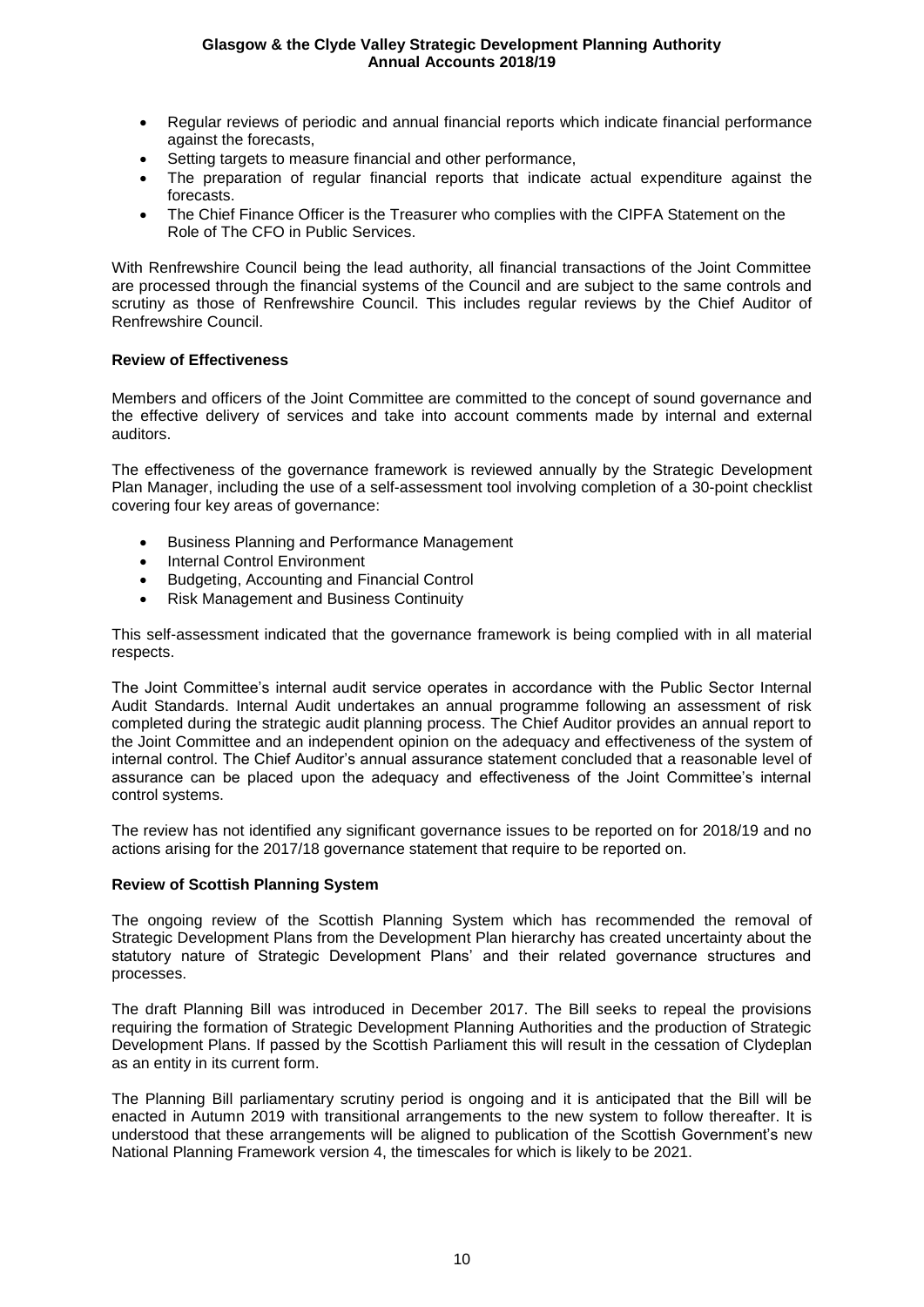As a consequence of the Bill the future role of strategic planning (and Clydeplan) in the Glasgow city region is currently under consideration by the Glasgow City Regional Economic Partnership. Clydeplan are actively participating in those discussions though no definitive decisions, regarding the role, functions, governance or staffing, have been made.

#### **Assurance**

In conclusion, it is our opinion that the annual review of governance together with the work of internal audit, any comments received from external audit and certification of assurance from the Strategic Development Plan Manager provide sufficient evidence that the principles of good governance operated effectively and the Joint Committee complies with its governance arrangements in all material respects. Systems are in place to continually review and improve the governance and internal control environment. Future actions will be taken as necessary to maintain and further enhance the Joint Committee's governance arrangements.

**Councillor Lawrence O'Neill Stuart Tait** 7 October 2019 7 October 2019

Convenor Convenor Conventer Conventer Conventer Strategic Development Plan Manager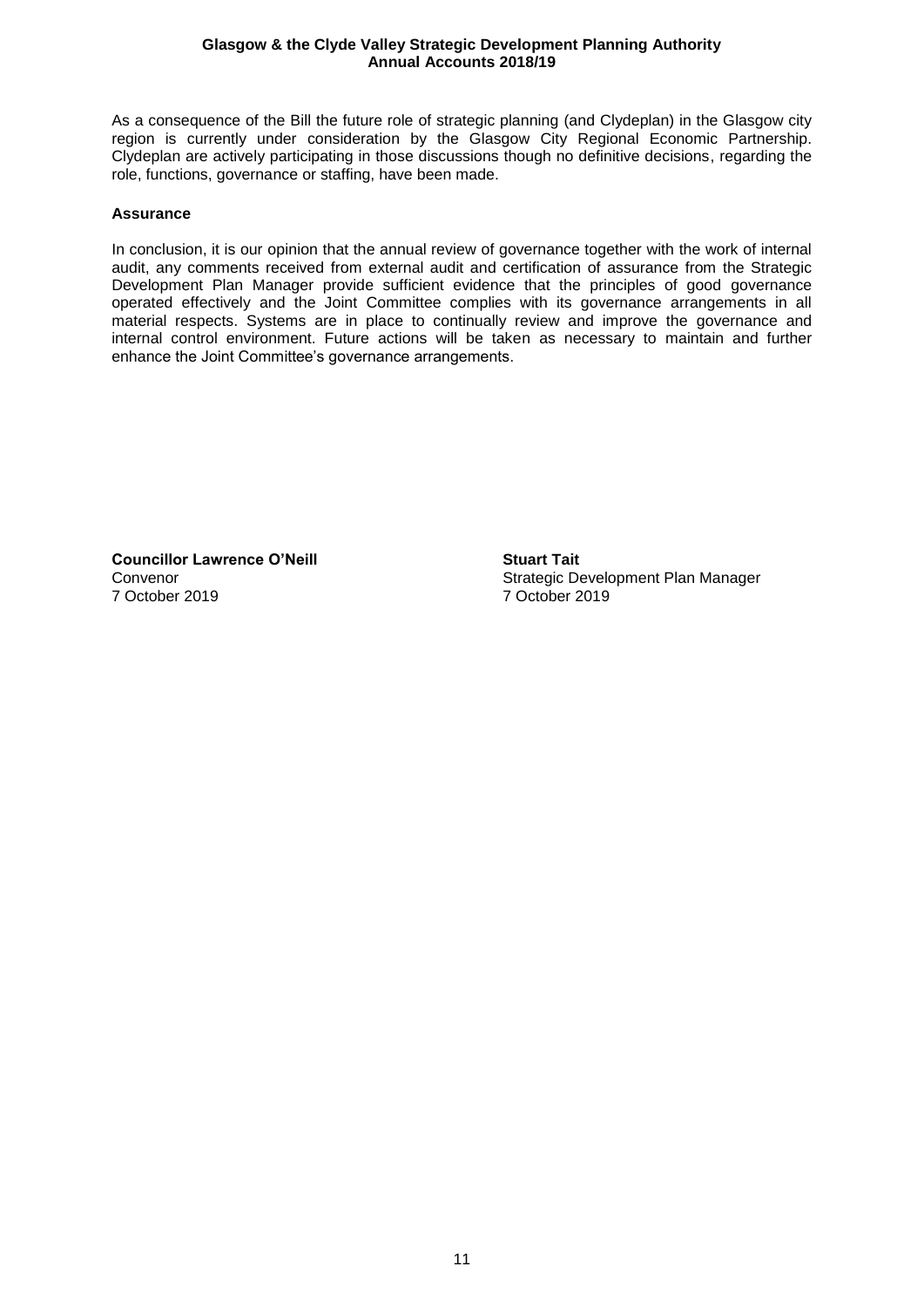# **Remuneration report**

All information disclosed in sections two to four in this Remuneration Report will be audited by the council's appointed auditor, Audit Scotland. The other section of the Remuneration Report will be reviewed by Audit Scotland to ensure that they are consistent with the financial statements.

## **1. Remuneration policy for elected members**

The Joint Committee makes no remuneration payment to any elected member, nor does it pay any expenses, fees or allowances to elected members. Further, no recharges have been made by member authorities in relation to elected member remuneration.

## **2. Remuneration policy for senior employees**

The Remuneration Policy of the Joint Committee is set in reference to national arrangements. The Scottish Joint Negotiating Committee (SJNC) for Local Authority Services sets the salaries for the Chief Executives of Scottish local authorities. The salary of the Strategic Development Planning Manager is set at spinal point 29, which is currently the equivalent of 53% of the salary of the Chief Executive of Renfrewshire Council. These arrangements were agreed through approval of the Chief Officers' Award - Structure Plan Manager report at a meeting of the Joint Committee on 2<sup>nd</sup> December 2002. The Assistant Strategic Development Planning Manager and Programme Manager posts have been evaluated under the single status framework and are paid according to the salary scales of Renfrewshire Council.

| 2017/18                                    |                     | <b>Senior Employees</b>                               | 2018/19                                    |
|--------------------------------------------|---------------------|-------------------------------------------------------|--------------------------------------------|
| Total<br>Salary, fees<br>and<br>allowances | <b>Name</b>         | <b>Post Held</b>                                      | Total<br>Salary, fees<br>and<br>allowances |
| £                                          |                     |                                                       | £                                          |
| 72,481                                     | <b>Stuart Tait</b>  | Strategic<br>Development<br>Plan Manager              | 75,146                                     |
| 51,266                                     | Dorothy<br>McDonald | Assistant<br>Strategic<br>Development<br>Plan Manager | 53,153                                     |
| 123,747                                    | Total               |                                                       | 128,299                                    |

The above tables show the relevant amounts, before tax and other deductions, due to, or receivable by, each of the persons named for the year to 31 March 2019, whether or not those amounts were actually paid to, or received by, those persons within that period.

## **3. Pension rights**

Pension benefits for Joint Committee employees are provided through the Local Government Pension Scheme (LGPS).

From 1st April 2015 benefits are based on career average pay. Pension benefits are based on the pay received for each year in the scheme increased by the increase in the cost of living, as measured by the appropriate index (or indices). The scheme's normal retirement age is linked to the state pension age for each member.

From 1st April 2009 a five-tier contribution system was introduced with contributions from scheme members being based on how much pay falls into each tier. This is designed to give more equality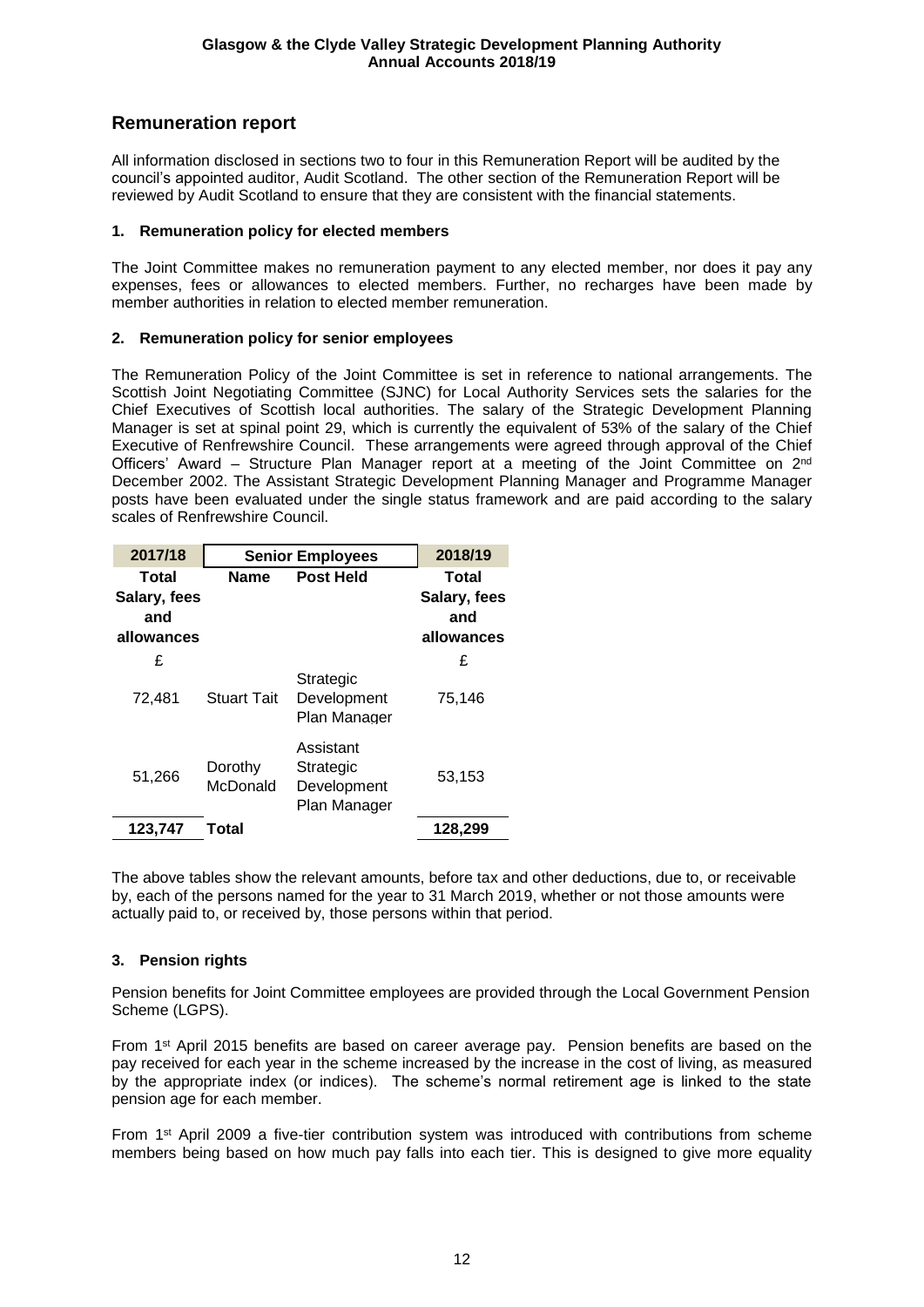between the cost and benefits of scheme membership. Prior to 2009 contributions rates were set at 6% for all non manual employees.

|                    | 2017/18 Member contribution rates on earnings in the<br>bands below | 2018/19            |
|--------------------|---------------------------------------------------------------------|--------------------|
| Up to £20,700      | $5.5\%$                                                             | Up to £21,300      |
| £20,701 to £25,300 | 7.25%                                                               | £21,301 to £26,100 |
| £25,301 to £34,700 | 8.5%                                                                | £26,101 to £35,700 |
| £34,701 to £46,300 | 9.5%                                                                | £35,701 to £47,600 |
| Over £46,301       | 12%                                                                 | Over £47,601       |

If a person works part-time their contribution rate is worked out on the whole-time pay rate for the job, with actual contributions paid on actual pay earned.

There is no automatic entitlement to a lump sum. Members may opt to give up (commute) pension for a lump sum up to the limit set by the Finance Act 2004. The accrual rate guarantees a pension based on 1/49th of the pensionable pay for each year of membership, adjusted in line with the cost of living. (Prior to 2015 the accrual rate guaranteed a pension based on 1/60th of final pensionable salary).

The value of the accrued benefits has been calculated on the basis of the age at which the person will first become entitled to receive a full pension on retirement without reduction on account of its payment at that age; without exercising any option to commute pension entitlement into a lump sum; and without any adjustment for the effects of future inflation.

The pension figures shown relate to the benefits that the person has accrued as a consequence of their total local government employment, not just that relating to their current post.

|                          | <b>Senior Employees</b>                                   |                                                                  |                 |                |                                                              |                                                                                          |  |
|--------------------------|-----------------------------------------------------------|------------------------------------------------------------------|-----------------|----------------|--------------------------------------------------------------|------------------------------------------------------------------------------------------|--|
| Post Held<br><b>Name</b> |                                                           | <b>Accrued Pension</b><br>benefits as at 31<br><b>March 2019</b> |                 |                | Change in accrued<br>pension benefits since<br>31 March 2018 | <b>Pension</b><br>contributions<br>made by Joint<br><b>Committee during</b><br>2018-2019 |  |
|                          |                                                           | <b>Pension</b>                                                   | <b>Lump Sum</b> | <b>Pension</b> | <b>Lump Sum</b>                                              | (i)                                                                                      |  |
|                          |                                                           | £m                                                               | £m              | £m             | £m                                                           | £                                                                                        |  |
| <b>Stuart Tait</b>       | <b>Strategic Development</b><br>Plan Manager              | 0.034                                                            | 0.060           | $+0.003$       | $+0.002$                                                     | 14,470                                                                                   |  |
| Dorothy McDonald         | <b>Assistant Strategic</b><br>Development Plan<br>Manager | 0.024                                                            | 0.043           | $+0.002$       | $+0.002$                                                     | 10,236                                                                                   |  |
|                          |                                                           | 0.058                                                            | 0.103           | $+0.005$       | $+0.004$                                                     | 24,706                                                                                   |  |

No pension contributions are made for the Joint Committee Convener or Vice Convenor.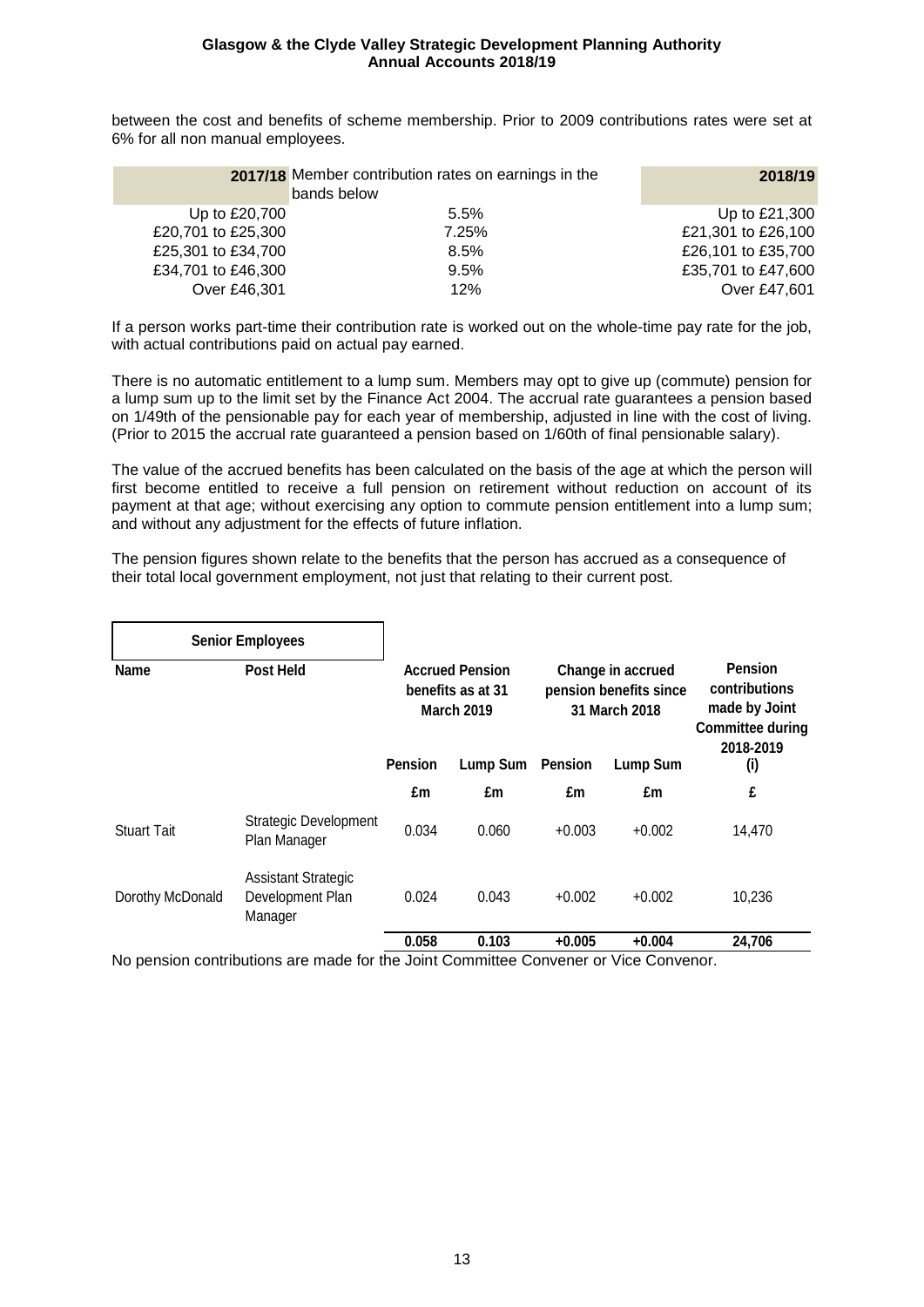## **4. Remuneration of Employees**

The following table gives a statement of the number of employees whose remuneration, excluding pension contributions, was in excess of £50,000 during 2018/19, in bands of £5,000.

| 2017/18<br>(Restated)  | <b>Remuneration Band</b> | 2018/19                |
|------------------------|--------------------------|------------------------|
| Number of<br>employees |                          | Number of<br>employees |
| 1                      | £50,000 - £54,999        | 1                      |
| 1                      | £70,000 - £74,999        |                        |
|                        | £75,000 - £79,999        |                        |
|                        |                          | 2                      |

**Note**: Bands containing nil values in both years have been removed

## **5. Exit Packages**

Glasgow and Clyde Valley Strategic Development Planning Authority agreed no exit packages in 2018-19.

**Councillor Lawrence O'Neill Stuart** Tait 7 October 2019 7 October 2019

Convenor Convenor Convenor<br>
T October 2019<br>
T October 2019<br>
T October 2019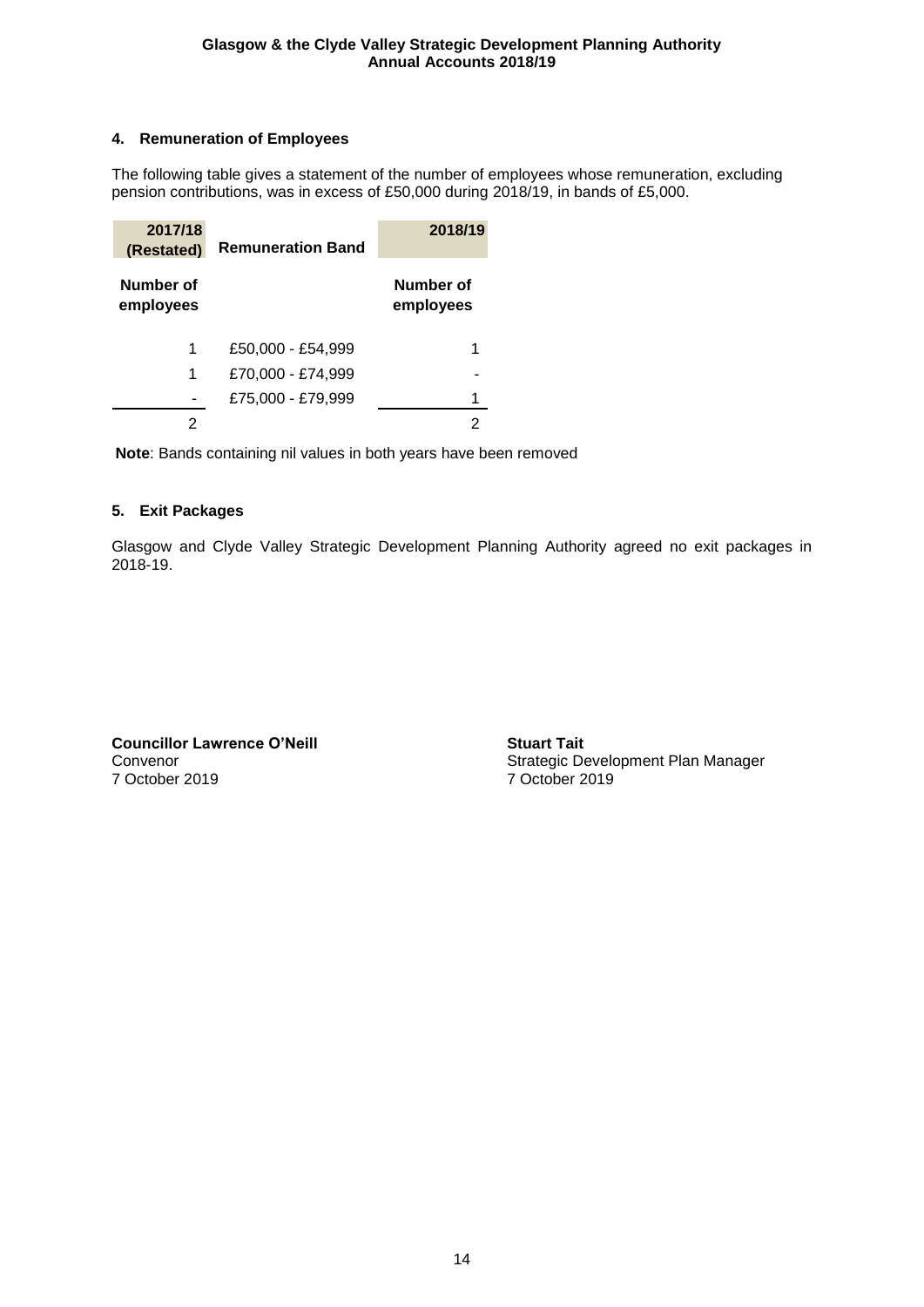# **Independent Auditors Report**

## **Annual Accounts 2018-19**

**Independent auditor's report to the members of Glasgow and the Clyde Valley Strategic Development Planning Authority Joint Committee and the Accounts Commission**

## **Report on the audit of the financial statements**

### **Opinion on financial statements**

I certify that I have audited the financial statements in the annual accounts of Glasgow and the Clyde Valley Strategic Development Planning Authority Joint Committee for the year ended 31 March 2019 under Part VII of the Local Government (Scotland) Act 1973. The financial statements comprise the Comprehensive Income and Expenditure Statement, Movement in Reserves Statement, Balance Sheet and notes to the financial statements, including a summary of significant accounting policies. The financial reporting framework that has been applied in their preparation is applicable law and International Financial Reporting Standards (IFRSs) as adopted by the European Union, and as interpreted and adapted by the Code of Practice on Local Authority Accounting in the United Kingdom 2018/19 (the 2018/19 Code)

#### **In my opinion the accompanying financial statements:**

- give a true and fair view in accordance with applicable law and the 2018/19 Code of the state of affairs of body as at 31 March 2019 and of its income and expenditure for the year then ended;
- have been properly prepared in accordance with IFRSs as adopted by the European Union, as interpreted and adapted by the 2018/19 Code; and
- have been prepared in accordance with the requirements of the Local Government (Scotland) Act 1973, The Local Authority Accounts (Scotland) Regulations 2014, and the Local Government in Scotland Act 2003.

#### **Basis of opinion**

I conducted my audit in accordance with applicable law and International Standards on Auditing (UK) (ISAs (UK)), as required by the [Code of Audit Practice](http://www.audit-scotland.gov.uk/uploads/docs/report/2016/code_audit_practice_16.pdf) approved by the Accounts Commission for Scotland. My responsibilities under those standards are further described in the auditor's responsibilities for the audit of the financial statements section of my report. I was appointed under arrangements approved by the Accounts Commission on 10 April 2017. The period of total uninterrupted appointment is three years. I am independent of the body in accordance with the ethical requirements that are relevant to my audit of the financial statements in the UK including the Financial Reporting Council's Ethical Standard, and I have fulfilled my other ethical responsibilities in accordance with these requirements. Non-audit services prohibited by the Ethical Standard were not provided to the body. I believe that the audit evidence I have obtained is sufficient and appropriate to provide a basis for my opinion.

## **Conclusions relating to going concern basis of accounting**

I have nothing to report in respect of the following matters in relation to which the ISAs (UK) require me to report to you where:

- the use of the going concern basis of accounting in the preparation of the financial statements is not appropriate; or
- the Treasurer has not disclosed in the financial statements any identified material uncertainties that may cast significant doubt about the body's ability to continue to adopt the going concern basis of accounting for a period of at least twelve months from the date when the financial statements are authorised for issue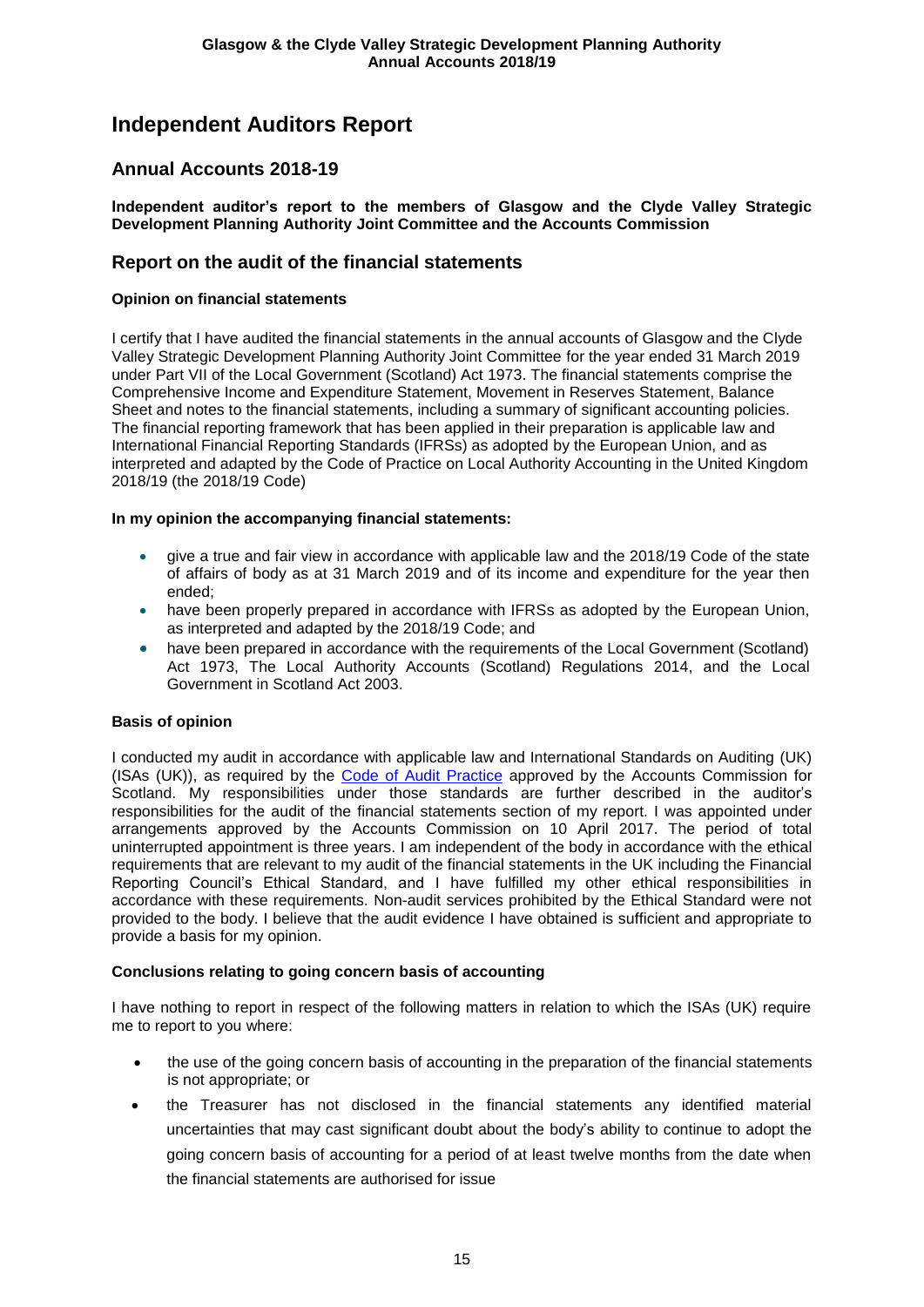### **Risks of material misstatement**

I have reported in a separate Annual Audit Report, which is available from the [Audit Scotland website,](http://www.audit-scotland.gov.uk/our-work/annual-audits) the most significant assessed risks of material misstatement that I identified and my conclusions thereon.

#### **Responsibilities of the Treasurer for the financial statements**

As explained more fully in the Statement of Responsibilities, the Treasurer is responsible for the preparation of financial statements that give a true and fair view in accordance with the financial reporting framework, and for such internal control as the Treasurer determines is necessary to enable the preparation of financial statements that are free from material misstatement, whether due to fraud or error.

In preparing the financial statements, the Treasurer is responsible for assessing the body's ability to continue as a going concern, disclosing, as applicable, matters related to going concern and using the going concern basis of accounting unless deemed inappropriate.

The Joint Committee is responsible for overseeing the financial reporting process.

#### **Auditor's responsibilities for the audit of the financial statements**

My objectives are to obtain reasonable assurance about whether the financial statements as a whole are free from material misstatement, whether due to fraud or error, and to issue an auditor's report that includes my opinion. Reasonable assurance is a high level of assurance, but is not a guarantee that an audit conducted in accordance with ISAs (UK) will always detect a material misstatement when it exists. Misstatements can arise from fraud or error and are considered material if, individually or in the aggregate, they could reasonably be expected to influence the economic decisions of users taken on the basis of these financial statements.

The risk of not detecting a material misstatement resulting from fraud is higher than for one resulting from error, as fraud may involve collusion, intentional omissions, misrepresentations, or the override of internal control. The capability of the audit to detect fraud and other irregularities depends on factors such as the skilfulness of the perpetrator, the frequency and extent of manipulation, the degree of collusion involved, the relative size of individual amounts manipulated, and the seniority of those individuals involved. I therefore design and perform audit procedures which respond to the assessed risks of material misstatement due to fraud.

A further description of the auditor's responsibilities for the audit of the financial statements is located on the Financial Reporting Council's website [www.frc.org.uk/auditorsresponsibilities.](http://www.frc.org.uk/auditorsresponsibilities) This description forms part of my auditor's report.

#### **Other information in the annual accounts**

The Treasurer is responsible for the other information in the annual accounts. The other information comprises the information other than the financial statements, the audited part of the Remuneration Report, and my auditor's report thereon. My opinion on the financial statements does not cover the other information and I do not express any form of assurance conclusion thereon except on matters prescribed by the Accounts Commission to the extent explicitly stated later in this report.

In connection with my audit of the financial statements, my responsibility is to read all the other information in the annual accounts and, in doing so, consider whether the other information is materially inconsistent with the financial statements or my knowledge obtained in the audit or otherwise appears to be materially misstated. If I identify such material inconsistencies or apparent material misstatements, I am required to determine whether there is a material misstatement in the financial statements or a material misstatement of the other information. If, based on the work I have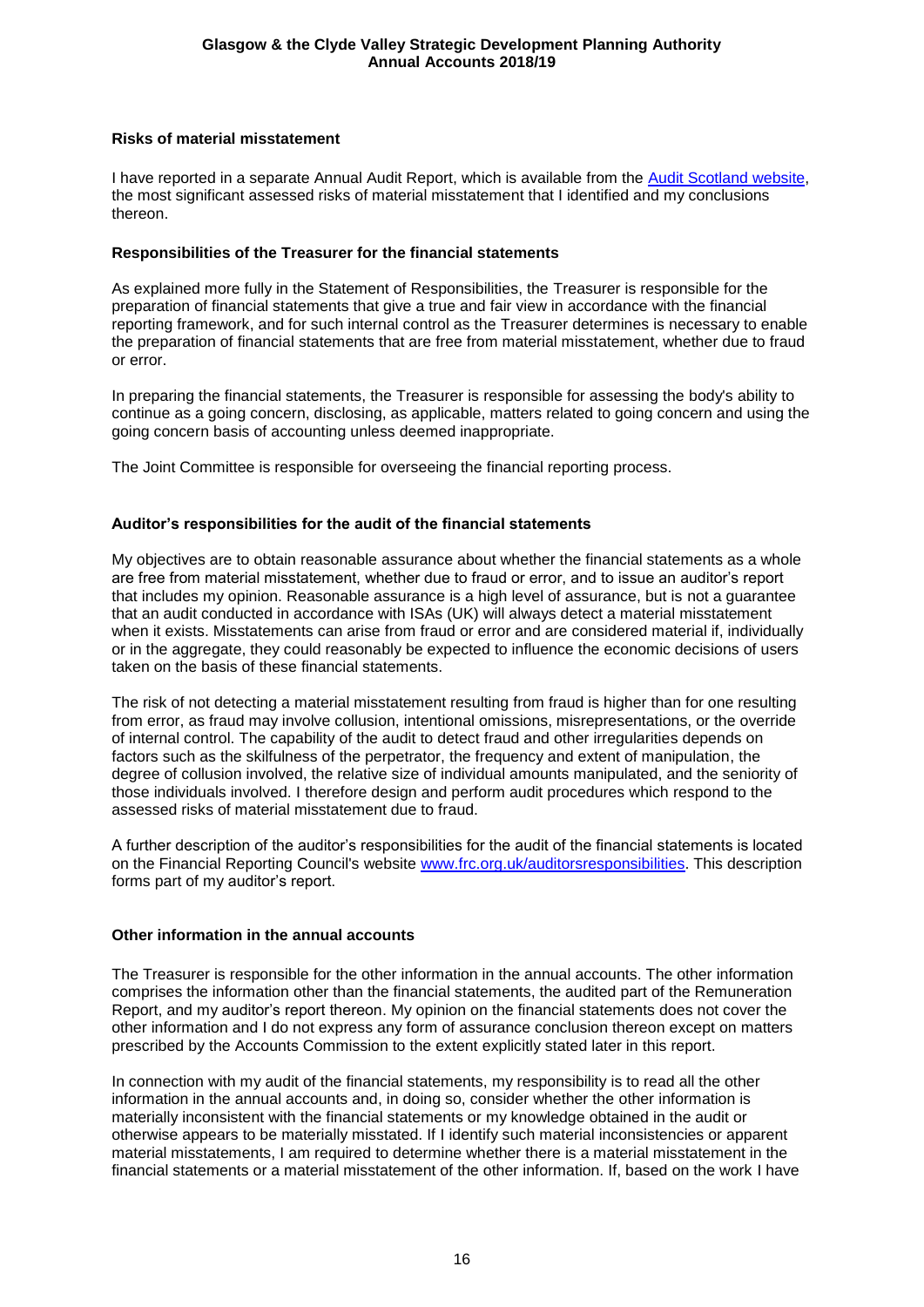performed, I conclude that there is a material misstatement of this other information, I am required to report that fact. I have nothing to report in this regard.

## **Report on other requirements**

## **Opinions on matters prescribed by the Accounts Commission**

In my opinion, the audited part of the Remuneration Report has been properly prepared in accordance with The Local Authority Accounts (Scotland) Regulations 2014.

In my opinion, based on the work undertaken in the course of the audit

- the information given in the Management Commentary for the financial year for which the financial statements are prepared is consistent with the financial statements and that report has been prepared in accordance with statutory guidance issued under the Local Government in Scotland Act 2003; and
- the information given in the Annual Governance Statement for the financial year for which the financial statements are prepared is consistent with the financial statements and that report has been prepared in accordance with the Delivering Good Governance in Local Government: Framework (2016).

## **Matters on which I am required to report by exception**

I am required by the Accounts Commission to report to you if, in my opinion:

- adequate accounting records have not been kept; or
- the financial statements and the auditable part of the Remuneration Report are not in agreement with the accounting records; or
- I have not received all the information and explanations I require for my audit; or

I have nothing to report in respect of these matters.

## **Opinions on matters prescribed by the Accounts Commission**

In addition to my responsibilities for the annual accounts, my conclusions on the wider scope responsibilities specified in the Code of Audit Practice, including those in respect of Best Value, are set out in my Annual Audit Report.

## **Use of my report**

This report is made solely to the parties to whom it is addressed in accordance with Part VII of the Local Government (Scotland) Act 1973 and for no other purpose. In accordance with paragraph 120 of the Code of Audit Practice, I do not undertake to have responsibilities to members or officers, in their individual capacities, or to third parties.

Mark Ferris Audit Scotland 4<sup>th</sup> Floor, South Suite The Athenaeum Building 8 Nelson Mandela Place Glasgow G2 1BT

October 2019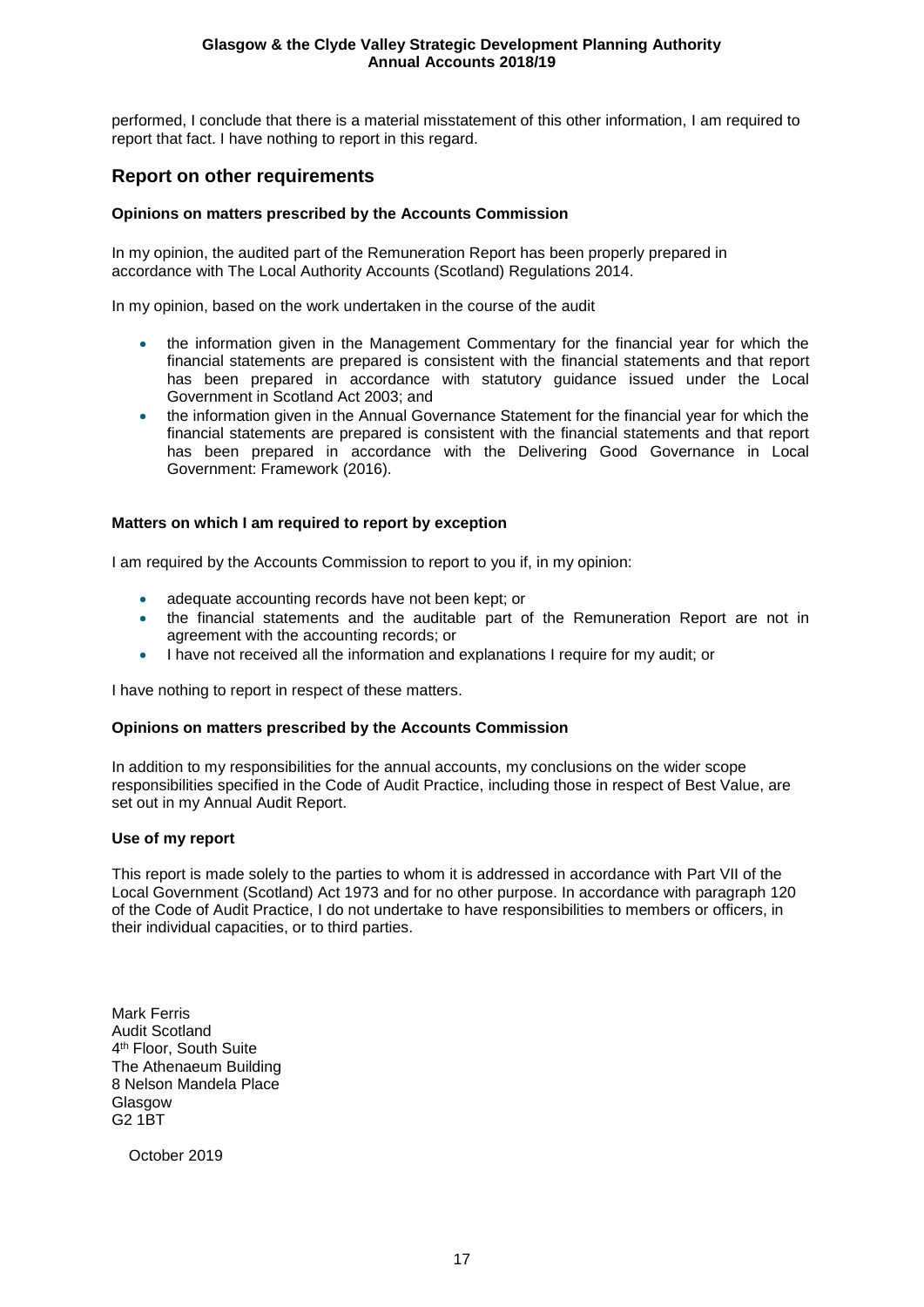## **Comprehensive Income and Expenditure Statement for the year ended 31 March 2019**

This statement shows the accounting cost of providing services and managing the Joint Committee during the year. It includes, on an accruals basis, all of the Joint Committee's day-to-day expenses and related income. It also includes transactions measuring the value of non-current assets actually consumed during the year and the real projected value of retirement benefits earned by employees during the year. The statement shows the accounting cost in accordance with generally accepted accounting practices, rather than the cost according to the statutory regulations that specify the net expenditure that local authorities need to take into account. The required adjustments between accounting basis and funding basis under regulations are shown in the **Movement in Reserves Statement**.

| 2017/18<br>(Restated) |                                                                                                                         |             | 2018/19    |
|-----------------------|-------------------------------------------------------------------------------------------------------------------------|-------------|------------|
| £                     |                                                                                                                         | <b>Note</b> | £          |
| 490,090               | <b>Employee Costs</b>                                                                                                   |             | 588,701    |
| 61,680                | <b>Premise Costs</b>                                                                                                    |             | 87,408     |
| 148,254               | Supplies & Services                                                                                                     |             | 76,316     |
| 20,205                | <b>Support Services</b>                                                                                                 |             | 18,825     |
| 880                   | <b>Transfer Payments</b>                                                                                                |             | 1,840      |
| 2,224                 | <b>Transport Costs</b>                                                                                                  |             | 1,228      |
|                       |                                                                                                                         |             |            |
| 723,333               | <b>Cost of Services</b>                                                                                                 |             | 774,318    |
| (76, 223)             | Other Income                                                                                                            |             | (103, 431) |
| 22,711                | Financing & Investment Income & Expenditure                                                                             | 11          | 4,369      |
| (579, 500)            | <b>Requisitions from Members Authorities</b>                                                                            | 16          | (579, 500) |
|                       |                                                                                                                         |             |            |
| 90,321                | (Surplus) or deficit on the provision of services                                                                       |             | 95,756     |
|                       |                                                                                                                         |             |            |
| (825,000)             | <b>Other Comprehensive Income &amp; Expenditure</b><br>Actuarial (Gains) or losses on pension assets and<br>liabilities | 18a         | 263,000    |
| (734,679)             | <b>Total Comprehensive Income &amp; Expenditure</b>                                                                     |             | 358,756    |

**Note**: 17/18 figures have been restated for presentation purposes only.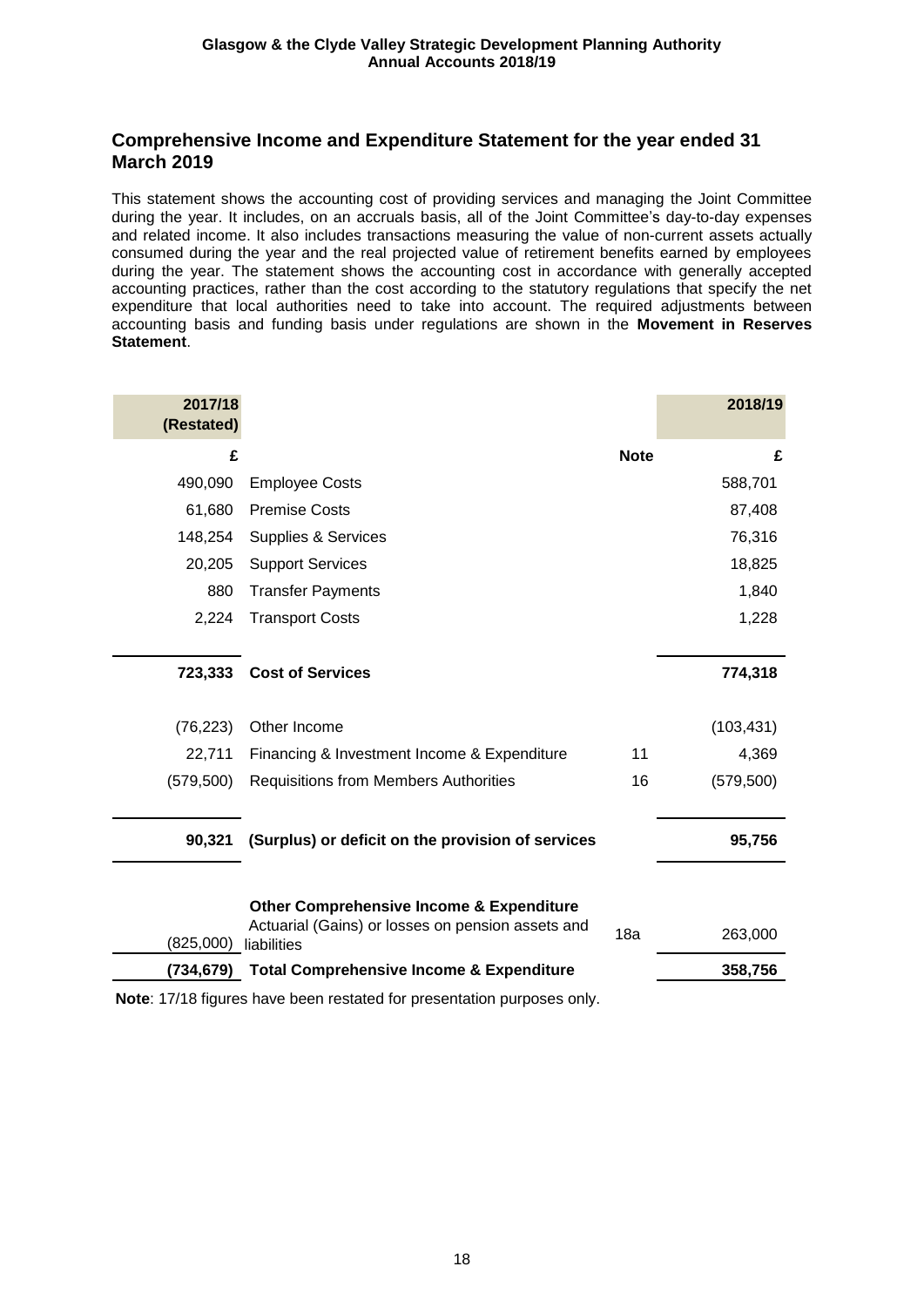## **Movement in Reserves Statement for the year ended 31 March 2019**

This statement shows the movement in the year on the different reserves held by the Joint Committee, analysed into usable reserves (that is, those reserves that can be applied to fund expenditure) and unusable reserves. The surplus or deficit on the provision of services line shows the true economic cost of providing the Joint Committee's services, more details of which are shown in the **Comprehensive Income and Expenditure Statement**.

|                                                                                              |             | <b>Usable</b><br>reserves | <b>Unusable</b><br>reserves | Total<br><b>Reserves</b> |
|----------------------------------------------------------------------------------------------|-------------|---------------------------|-----------------------------|--------------------------|
|                                                                                              | <b>Note</b> | £                         | £                           | £                        |
| <b>Balance at 31 March 2017 carried forward</b>                                              |             | (288, 241)                | 953,043                     | 664,802                  |
| Movement in reserves during 2017-18 (restated)                                               |             |                           |                             |                          |
| <b>Total Comprehensive Income and Expenditure</b><br>Adjustment between accounting basis and |             | 90,321                    | (825,000)                   | (734, 679)               |
| funding basis under regulation                                                               | 9           | (78, 829)                 | 78,829                      |                          |
| Increase or (decrease) in 2017-18                                                            |             | 11,492                    | (746, 171)                  | (734,679)                |
| Balance at 31 March 2018 carried forward                                                     |             | (276, 749)                | 206,872                     | (69, 877)                |
| Movement in reserves during 2018-19                                                          |             |                           |                             |                          |
| <b>Total Comprehensive Income and Expenditure</b><br>Adjustment between accounting basis and |             | 95,756                    | 263,000                     | 358,756                  |
| funding basis under regulation                                                               | 9           | (129,734)                 | 129,734                     |                          |
| Increase or (decrease) in 2018-19                                                            |             | (33, 978)                 | 392,734                     | 358,756                  |
| <b>Balance at 31 March 2019 carried forward</b>                                              |             | (310, 727)                | 599,606                     | 288,879                  |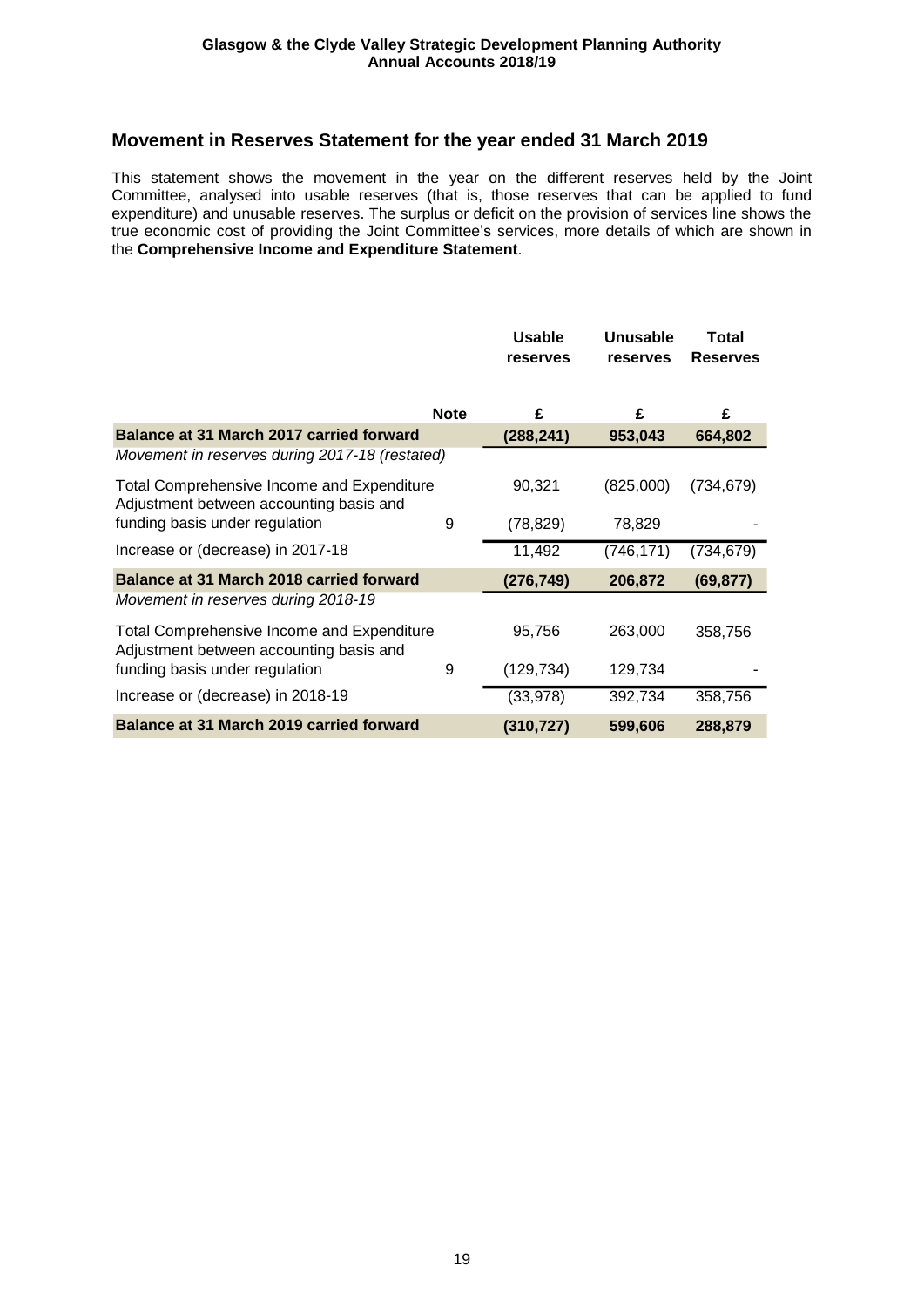## **Balance Sheet as at 31 March 2019**

The **Balance Sheet** shows the value as at 31 March 2019 of the assets and liabilities recognised by the Joint Committee. The Balance Sheet is in a net liabilities position of (£288,879). The net assets of the Joint Committee (assets less liabilities) are matched by the reserves held. Reserves are reported in two categories. The first category comprises usable reserves, which are those reserves that the Joint Committee may use to provide services, subject to the need to maintain a prudent level of reserves and any statutory limitations on their use. The second category of reserves comprises those that the Joint Committee is not able to use to provide services. This category includes reserves that hold unrealised gains and losses in the value of assets. For more information on the restatement of prior years, see Note 2 on page 22.

| 2016/17<br>(Restated) | 2017/18<br>(Restated) |                                                               | <b>Note</b> | 2018/19                |
|-----------------------|-----------------------|---------------------------------------------------------------|-------------|------------------------|
| £                     | £                     |                                                               |             | £                      |
|                       |                       | <b>Long Term Debtor</b><br><b>Current Assets</b>              |             |                        |
| 433,301<br>17,997     | 388,033<br>11,205     | Funds held by Renfrewshire Council<br>Debtors and Prepayments | 13          | 575,604<br>1,314       |
| 451,298               | 399,238               | <b>Less Current Liabilities</b>                               |             | 576,918                |
| (176, 100)            | (136, 361)            | <b>Creditors And Accruals</b><br>Provisions                   | 14<br>15    | (251, 297)<br>(28,500) |
| 275,198               | 262,877               | <b>Net (Liabilities)/Asset Excluding Pension</b>              |             | 297,121                |
|                       |                       | <b>Long Term Liabilities</b>                                  |             |                        |
| (940,000)             | (193,000)             | Pension (liability)/Asset                                     | 8a          | (586,000)              |
| (664, 802)            | 69,877                | Net (Liabilities)/Asset Including Pension                     |             | (288, 879)             |
|                       |                       | <b>Represented by:</b>                                        |             |                        |
| (288, 241)<br>953,043 | (276, 749)<br>206,872 | <b>Usable Reserves</b><br><b>Unusable Reserves</b>            |             | (310, 727)<br>599,606  |
| 664,802               | (69, 877)             |                                                               |             | 288,879                |

The unaudited accounts were issued on the 10 June 2019 and the audited accounts were authorised for issue on 7 October 2019.

Balance Sheet signed by:

**Alan Russell CPFA Treasurer** 7 October 2019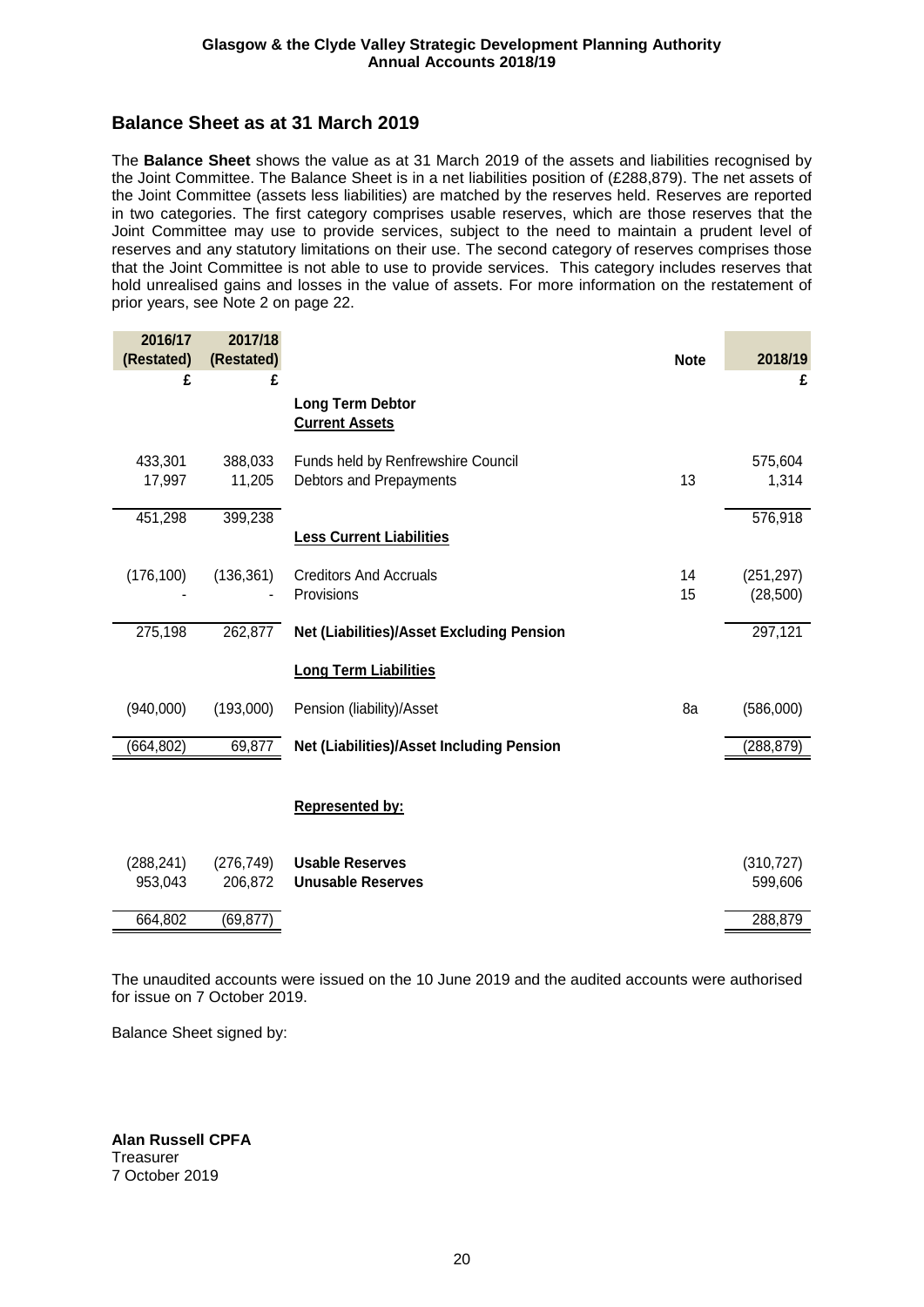# **Note 1 Expenditure Funding Analysis for the year ended 31 March 2019**

This statement shows how annual expenditure is used and funded from resources and provides a reconciliation of the statutory adjustments between the Joint Committees financial performance on a funding basis and the (surplus) or deficit on the provision of service in the Comprehensive Income and Expenditure statement.

| 2018/19                                             | (Surplus)/Deficit for<br>Year | <b>Net Expenditure</b><br>Chargeable to<br>the General<br><b>Fund</b> | <b>Adjustments</b><br>between<br><b>Funding and</b><br><b>Accounting</b><br>basis | <b>Net Expenditure</b><br>in the<br>Comprehensive<br>Income and<br><b>Expenditure</b><br><b>Statement</b> |
|-----------------------------------------------------|-------------------------------|-----------------------------------------------------------------------|-----------------------------------------------------------------------------------|-----------------------------------------------------------------------------------------------------------|
|                                                     | £                             | £                                                                     | £                                                                                 | £                                                                                                         |
| Balance as at 31st March 2019                       | (33, 978)                     |                                                                       |                                                                                   | (33, 978)                                                                                                 |
| Employee Statutory Adjustment                       |                               | (266)                                                                 |                                                                                   | (266)                                                                                                     |
| <b>Pension Cost</b>                                 |                               |                                                                       | 123,000                                                                           | 123,000                                                                                                   |
| <b>Pension Interest</b>                             |                               |                                                                       | 7,000                                                                             | 7,000                                                                                                     |
| (Surplus) or deficit on the<br>provision of service |                               |                                                                       |                                                                                   | 95,756                                                                                                    |

| 2017/18                                             | (Surplus)/Deficit for<br>Year | <b>Net Expenditure</b><br>Chargeable to<br>the General<br><b>Fund</b> | <b>Adjustments</b><br>between<br><b>Funding and</b><br>Accounting<br>basis | <b>Net Expenditure</b><br>in the<br>Comprehensive<br>Income and<br><b>Expenditure</b><br><b>Statement</b> |
|-----------------------------------------------------|-------------------------------|-----------------------------------------------------------------------|----------------------------------------------------------------------------|-----------------------------------------------------------------------------------------------------------|
|                                                     | £                             | £                                                                     | £                                                                          | £                                                                                                         |
| Balance as at 31st March 2018                       | 11,492                        |                                                                       |                                                                            | 11,492                                                                                                    |
| <b>Employee Statutory Adjustment</b>                |                               | 829                                                                   |                                                                            | 829                                                                                                       |
| <b>Pension Cost</b>                                 |                               |                                                                       | 53,000                                                                     | 53,000                                                                                                    |
| Pension Interest                                    |                               |                                                                       | 25,000                                                                     | 25,000                                                                                                    |
| (Surplus) or deficit on the<br>provision of service |                               |                                                                       |                                                                            | 90,321                                                                                                    |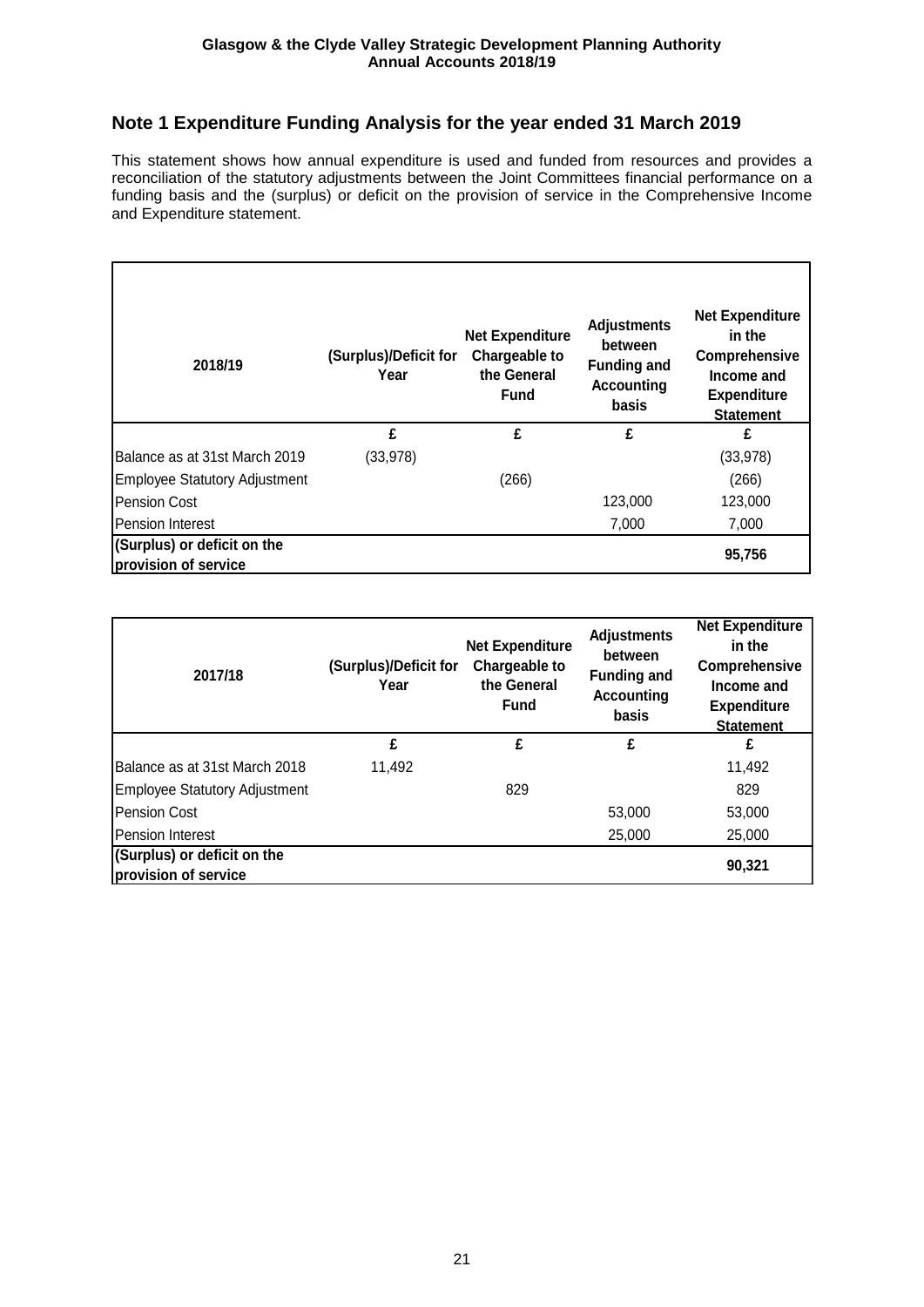# **Note 2 Prior Year Restatement**

For 2018/19, the Joint Committee has introduced new accounting policies on Plant and Equipment, Intangible Assets and Reserves. The Joint Committee has introduced these policies because it believes that they better represent the substance of transactions, the operation of assets and use of resources.

The Code requires that the Joint Committee presents a third Balance Sheet at the beginning of the preceding financial year when the Board makes a retrospective restatement. The additional Balance Sheet is presented on page 18, which shows opening balances at 1 April 2017.

The following restatement was also required for the Movement in Reserves Statement. The restated prior period Movement in Reserves Statement is provided with the current year information on page 17.

| <b>Usable Revenue Reserve</b>                                               | <b>Originally Stated</b><br>at 31 March 2018 | <b>Restated as</b><br>at 31 March<br>2018 | Amount of<br><b>Restatement</b> |
|-----------------------------------------------------------------------------|----------------------------------------------|-------------------------------------------|---------------------------------|
| <b>Balance at 1 April 2017</b>                                              |                                              | (288, 241)                                | (288, 241)                      |
| Total comprehensive income and expenditure                                  | (90,321)                                     | (90, 321)                                 |                                 |
| Adjustments between accounting basis and<br>funding basis under regulations | 78,829                                       | 78,829                                    |                                 |
| <b>Transfer from Creditors</b>                                              | 288,241                                      | ۰                                         | (288, 241)                      |
| <b>Transfer to Creditors</b>                                                | (276, 749)                                   | ۰                                         | 276,749                         |
| <b>Balance at 1 April 2018</b>                                              |                                              | (276, 749)                                | (276, 749)                      |

| Unusable Revenue Reserve                                                    | <b>Originally Stated</b><br>at 31 March 2018 | <b>Restated asl</b><br>at 31 March<br><b>2018</b> | Amount of<br>Restatement |
|-----------------------------------------------------------------------------|----------------------------------------------|---------------------------------------------------|--------------------------|
| <b>Balance at 1 April 2017</b>                                              | (953, 043)                                   | 953,043                                           | 1,906,086                |
| Total comprehensive income and expenditure                                  | 825,000                                      | (825,000)                                         | (1,650,000)              |
| Adjustments between accounting basis and<br>funding basis under regulations | (78, 829)                                    | 78,829                                            | 157,657                  |
| <b>Balance at 1 April 2018</b>                                              | (206, 872)                                   | 206,872                                           | 413,743                  |

# **Note 3 Accounting Policies**

The Financial Statements for the year ended 31 March 2019 have been prepared in accordance with proper accounting practice as per section 12 of the Local Government in Scotland Act 2003. Proper accounting practice comprises the Code of Practice on Local Authority Accounting in the United Kingdom (the Accounting Code) and the Service Reporting Code of Practice for Local Authorities 2018/19, (SeRCOP) supported by International Financial Reporting Standards and recommendations made by the Local Authority (Scotland) Accounts Advisory Committee (LASAAC). They are designed to give a true and fair view of the financial performance and position of the Joint Committee and comparative figures for the previous financial year are provided. There are no significant departures from these recommendations.

The following accounting concepts have been considered in the application of accounting policies: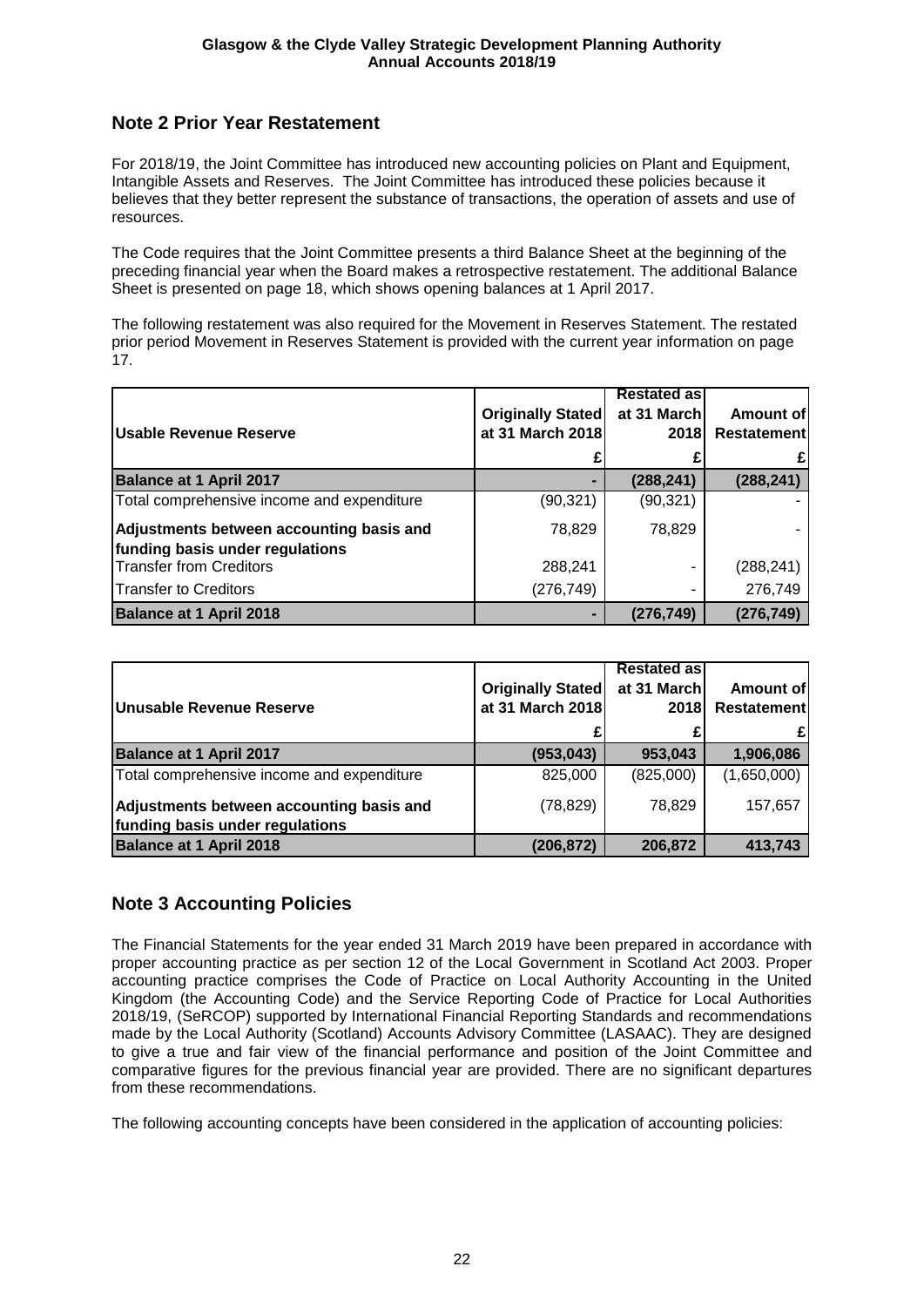**Accruals basis** - the accruals concept requires the non-cash effects of transactions to be included in the financial statement for the year in which they occur, not in the period in which payment is made or income received.

**Going concern** - the going concern concept assumes that the Joint Committee will continue in existence for the foreseeable future.

**Understandability** – users of the financial statements are assumed to have a reasonable knowledge of accounting and local government.

**Relevance** – the information in the financial statements is useful for assessing the Joint Committee's stewardship of public funds and for making economic decisions.

**Materiality** - information is included in the financial statements where the information is of such significance that it could influence the decisions or assessments of users of the information.

**Reliability** – information included in the financial statements faithfully represents the substance of transactions, is free from bias and material error, is complete within the bounds of materiality and cost, and has been prudently prepared.

**Primacy of legislative requirements** - legislative requirements have priority over accounting principles in the event of conflict between legislation and the Accounting Code.

The accounts have been prepared under the historic cost convention. The following accounting policies used in the preparation of the statements have been reviewed in line with changes made to the Accounting Code following the introduction of International Financial Reporting Standards.

#### **Accruals of Expenditure and Income**

Activity is accounted for in the year that it takes place, not simply when cash payments are made or received. In particular:

- i. Revenue from the sale of goods is recognised when the Joint Committee transfers the significant risks and rewards of ownership to the purchaser, and it is probable that the economic benefits or service potential associated with the transaction will flow to the Joint Committee.
- ii. Revenue from the provision of services is recognised when the authority satisfies the performance obligation of the transaction and it is probable that the economic benefits or service potential associated with the transaction will flow to the Joint Committee.
- iii. Supplies are recorded as expenditure when they are consumed. Where there is a gap between the date supplies are received and their consumption, they are carried as inventories on the Balance Sheet.
- iv. Where income and expenditure have been recognised but cash has not been received or paid, a debtor or creditor for the relevant amount is recorded in the Balance Sheet. Where there is evidence that debts are unlikely to be settled, the balance of debtors is written down and a charge made to revenue for the income that might not be collected.
- v. Suppliers invoices paid in the two weeks following the year-end are accrued together with specific accruals in respect of further material items provided the goods or services were received by the Balance Sheet date.

#### **Contingent Assets and Liabilities**

Contingent liabilities are disclosed in the accounts, but not recognised in the Balance Sheet, in circumstances where: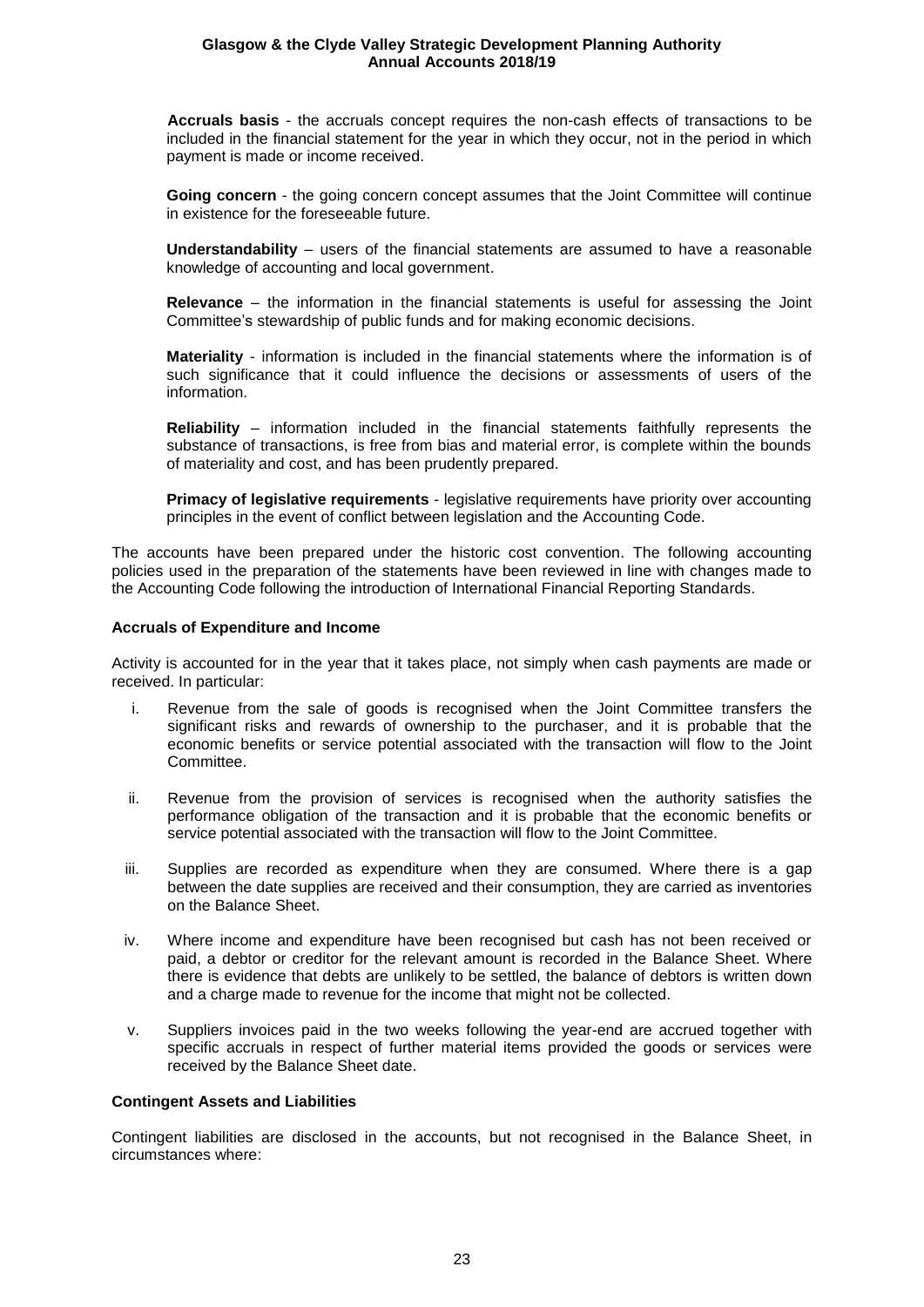- an event has taken place that gives the Board a possible obligation whose existence will only be confirmed by the occurrence or otherwise of uncertain future events not wholly within the control of the Joint Committee; or
- a provision would otherwise be made but either it is not probable that an outflow of resources will be required or the amount of the obligation cannot be measured reliably.

### **Employee Benefits**

#### Benefits payable during employment

All salaries and wages earned up to the Balance Sheet date are included in the accounts irrespective of when payment was made. An accrual is made for the cost of holiday and flexi-leave entitlements earned by employees but not taken before the year end; and which employees may carry forward into the next financial year.

#### Post employment benefits

The Joint Committee participates in the Local Government Pension Scheme which is administered by the Strathclyde Pension Fund. The Local Government Pension Scheme is accounted for as a defined benefit scheme, and in accordance with International Accounting Standard 19 (IAS19) the Joint Committee has disclosed certain information concerning the assets, liabilities, income and expenditure relating to the pension scheme. IAS 19 requires that an organisation must account for retirement benefits when it is committed to giving them, even if the payment will be many years into the future.

This involves the recognition in the Balance Sheet of the Joint Committee's share of the net pension asset or liability in the Strathclyde Pension Fund and a pension reserve. The Comprehensive Income and Expenditure Statement also recognises changes during the year in the pension asset or liability. Service expenditure includes pension costs based on employers' pension contributions payable and payments to pensioners in the year.

The liabilities of the Strathclyde Pension Fund attributable to the Joint Committee are included in the Balance Sheet on an actuarial basis using the projected unit method i.e. an assessment of the future payments that will be made in relation to retirement benefits earned to date by employees, based on assumptions about mortality rates, employee turnover rates and projections of earnings for current employees. Liabilities are discounted to their value at current prices using a discount rate based on the current rate of return available on a high quality corporate bond of equivalent currency and term to the scheme liabilities.

The assets of the Strathclyde Pension Fund attributable to the Joint Committee are included in the Balance Sheet at their fair value, principally the bid price for quoted securities, and estimated fair value for unquoted securities.

Note 18 to the Core Financial Statements provides further information.

#### **Events after the Balance Sheet date**

Events after the Balance Sheet date are those events, both favourable and unfavourable, that occur between the end of the reporting period and the date when the Statements are authorised for issue. There are two types of events:

- Adjusting events those that provide evidence of conditions that existed at the end of the reporting period, and the Statements are adjusted to reflect such events
- Non-adjusting events those that are indicative of conditions that arose after the reporting period, and the Statements are not adjusted. Where a category of events would have a material effect, disclosure is made in the notes of the nature of the event and its estimated financial effect.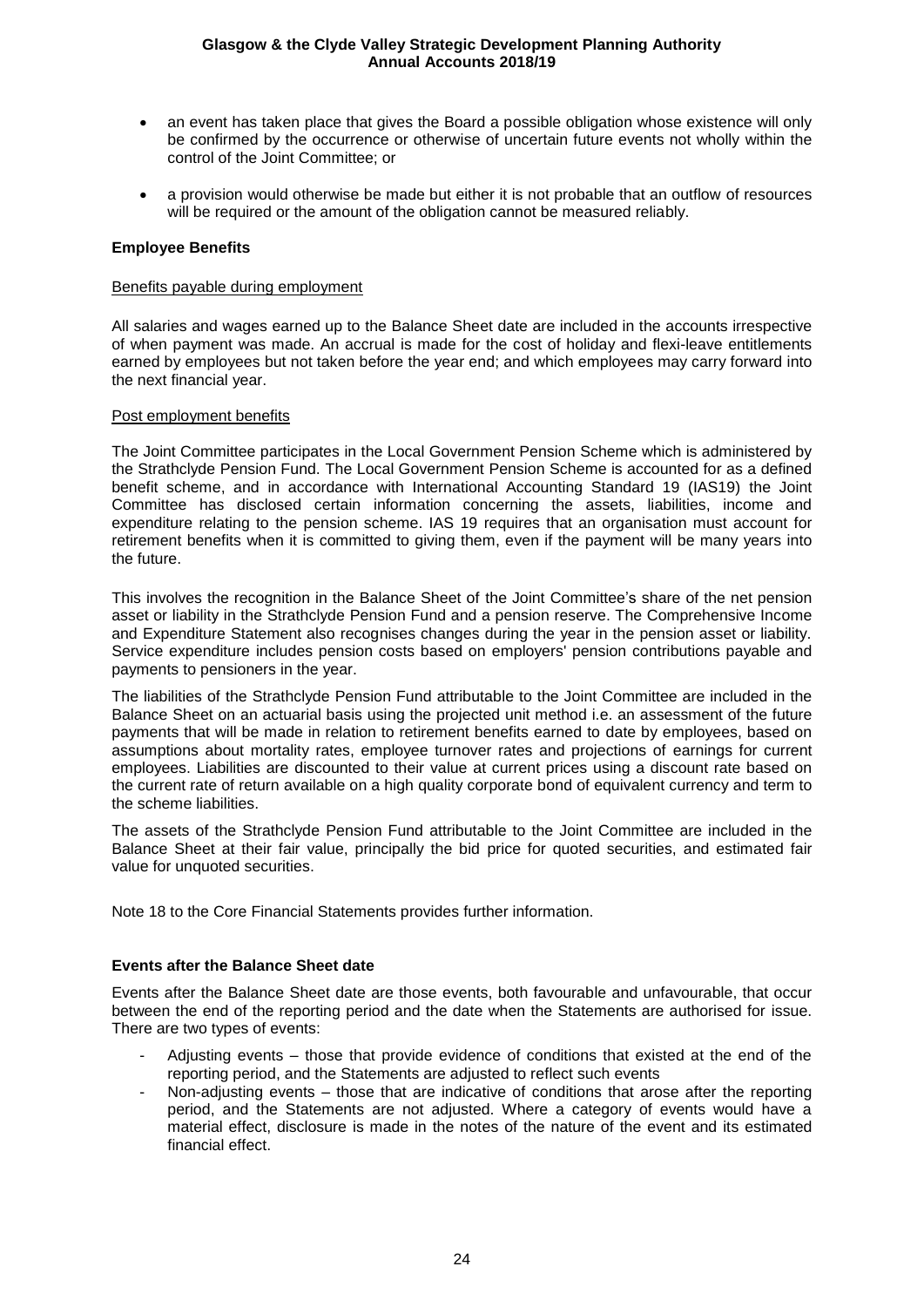Events taking place after the date of authorisation for issue are not reflected in the Statements. Note 7 provides further information.

### **Prior Period Adjustments**

Where there has been a change in accounting policy, that change will be applied retrospectively, that is, prior period figures will be restated unless the Code specifies transitional provisions that shall be followed. Where there has been a change in accounting estimate, that change will be applied prospectively, that is, prior period figures will not be restated. Where a material misstatement or omission has been discovered relating to a prior period, that misstatement or omission will be restated unless it is impracticable to do so.

#### **Government Grants and other Contributions**

Whether paid on account, by instalments or in arrears, government grants and third-party contributions and donations are recognised as due to the Joint Committee when there is reasonable assurance that:

- the Joint Committee will comply with the conditions attached to the payments, and
- the grants or contributions will be received.

Amounts recognised as due to the Joint Committee are not credited to the Comprehensive Income and Expenditure Statement until conditions attaching to the grant or contribution have been satisfied. Monies advanced as grants and contributions are carried in the Balance Sheet as creditors. When conditions are satisfied, the grant or contribution is credited to the Specific Grant Income line in the CIES.

#### **Leases**

Leases are classified as finance leases where the terms of the lease transfer substantially all the risks and rewards incidental to ownership of the property from the lessor to the lessee. All other leases are classified as operating leases. Where a lease covers both land and buildings, the land and buildings elements are considered separately for classification.

Arrangements that do not have the legal status of a lease but convey a right to use an asset in return for payment are accounted for under this policy where fulfilment of the arrangement is dependent on the use of specific assets. The Joint Committee is not party to any finance leases.

#### *Operating Leases*

Rentals paid under operating leases are charged to the Comprehensive Income and Expenditure Statement as an expense of the services benefiting from use of the leased property, plant or equipment. Charges are made on a straight-line basis over the life of the lease, even if this does not match the pattern of payments (e.g., there is a rent-free period at the commencement of the lease). The risks and rewards of ownership remain with the lessors along with the title of the property.

### **Property, Plant and Equipment and Intangible Assets**

Clydeplan carried out a review during 2018/19 on property, plant and equipment and intangible assets and deemed that no items currently qualify for recognition. Assets that are held for use in the supply of services or other administrative purposes and are expected to be used for more than one year are classed as property, plant and equipment and intangible assets. Assets costing less than £9,000 are not treated as capital expenditure.

## **Provisions**

Provisions are made where an event has taken place that gives the Joint Committee a legal or constructive obligation that probably requires a settlement by a transfer of economic benefit or service potential, and a reliable estimate can be made of the amount of the obligation. Provisions are charged as an expense to the appropriate service line in the Comprehensive Income and Expenditure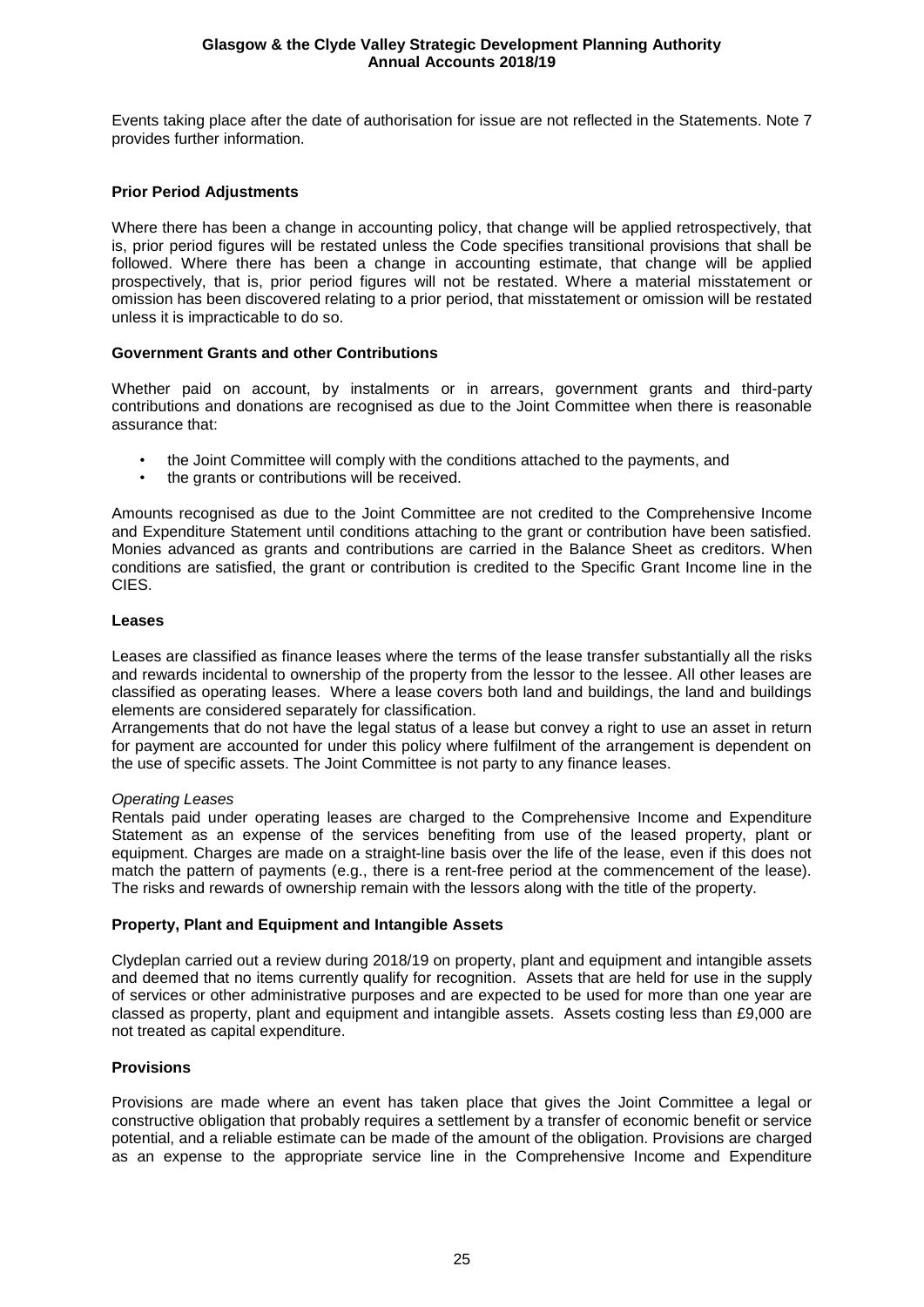Statement. When payments are eventually made, they are charged to the provision carried in the Balance Sheet. Estimated settlements are reviewed at the end of each financial year.

## **Reserves**

Reserves are classified under accounting regulations into two categories: usable reserves, which are available to spend; and unusable reserves, which are unrealised net gains that have a deferred impact on the Joint Committee.

#### *Usable Reserves*

The Revenue Reserve represents surplus funds held by the Joint Committee, which are ultimately repayable to the constituent authorities in the same allocation proportions as the requisitions.

#### *Unusable Reserves*

The Pension Reserve arises from the IAS19 accounting disclosures for retirement benefits and recognises the Joint Committee's share of actuarial gains and losses in the Strathclyde Pension Fund and the change in the Joint Committee's share of the Pension Fund net liability chargeable to the CIES.

The Employee Statutory Adjustment Account absorbs the differences that would otherwise arise on the Revenue Reserve from accruing for compensated absences earned, but not taken in the year, e.g. annual leave entitlement carried forward at 31 March each year.

## **VAT**

Income and Expenditure excludes any amount relating to Value Added Tax (VAT), as all VAT is payable to HM Revenue & Customs and all VAT is recoverable from them.

## **Note 4 Accounting Standards Issued not Adopted**

The Code requires the disclosure of information relating to the impact of an accounting change that will be required by a new standard that has been issued but not yet adopted. The following new or amended standards are adopted within the 2019/20 Code:

- Annual Improvements to IFRS Standards 2014 2016 Cycle
- Amendments to IAS 40 Investment Property: Transfers of Investment Property

The code requires implementation from 1 April 2019 and there is therefore no impact on the 2018/19 accounts. There is no material impact anticipated from the implementation of these standards.

## **Note 5 Critical Judgements in Applying Accounting Policies**

In applying the accounting policies set out in Note 3, the Joint Committee has had to make certain judgements about complex transactions or those involving uncertainty about future events. Where a critical judgement has been made this is referred to in the relevant note to the core financial statements; however, a summary of those with the most significant effect is detailed below.

Leases **An analysis of the terms of the lease for the office accommodation at** West Regent Street leased by the Joint Committee has concluded it is an operating lease. Note 12 provides further information.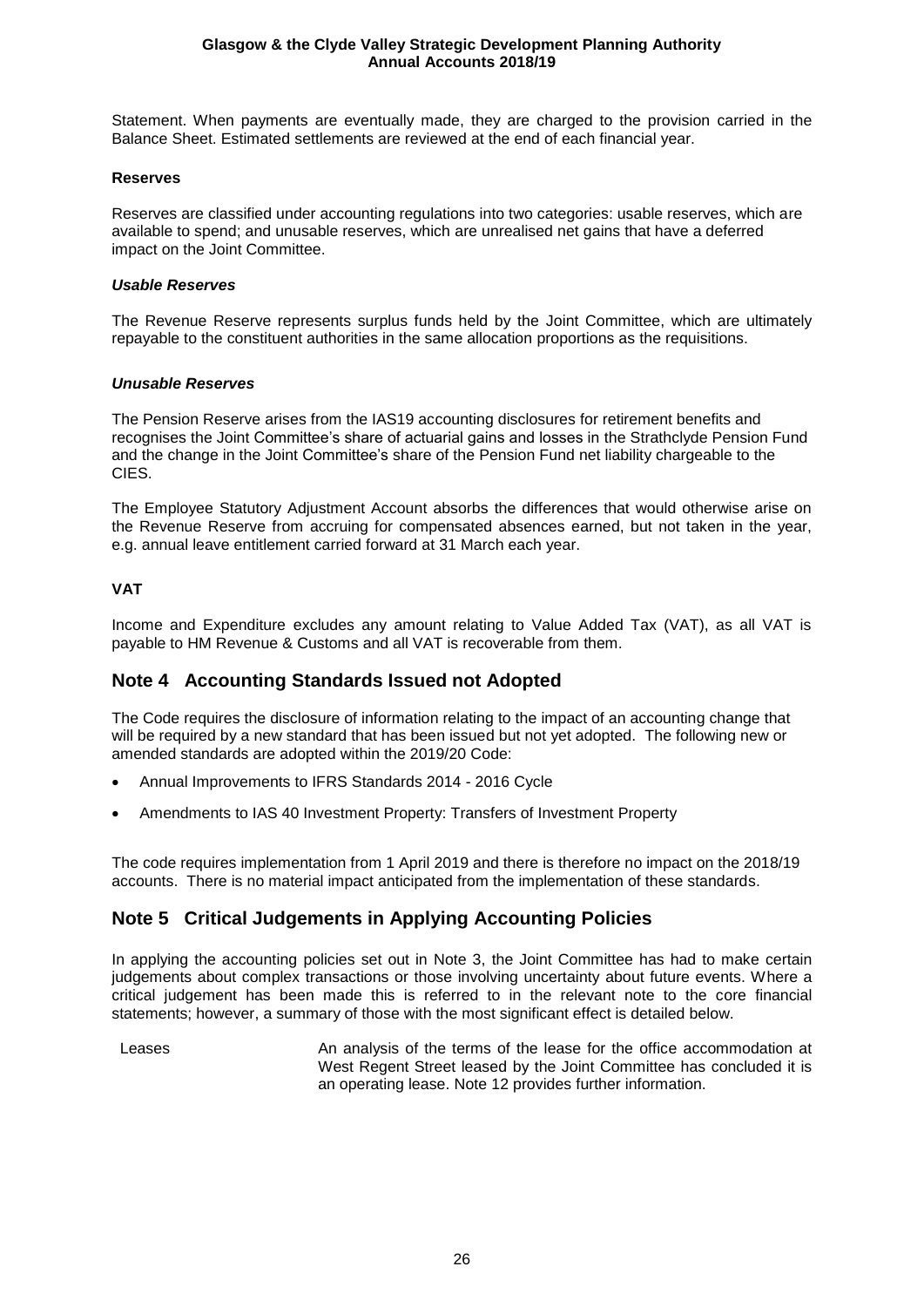## **Note 6 Assumptions made about the future**

The Statement of Accounts contains estimated figures that are based on assumptions made by the Joint Committee about the future or that are otherwise uncertain. Estimates are made taking into account historical experience, current trends and other relevant factors. However, because balances cannot be determined with certainty, actual results could be materially different from the assumptions and estimates.

The items in the Balance Sheet at 31 March 2019 for which there is a significant risk of material adjustment in the forthcoming financial year are as follows:

#### **Item Uncertainties Effect if Results differ from Assumption**

**Pensions** Liability Estimation of the net liability to pay pensions depends on a number of complex judgements relating to the discount rate used, the rate at which salaries are projected to increase, changes in retirement ages, mortality rates and expected returns on pension fund assets. A firm of consulting actuaries is engaged to provide the Joint Committee with expert advice about the assumptions to be applied.

The effects on the net pensions liability of changes in individual assumptions can be measured. For instance, a 0.5% decrease in the discount rate assumption would result in an increase in the pension liability of £0.537 million. However, the assumptions interact in complex ways. During 2018/19, the appointed actuaries advised that the net pension liability had increased by £0.393 million attributable to updating of the financial assumptions.

## **Note 7 Events after the Balance Sheet date**

Events taking place after the authorised for issue date per the Balance Sheet are not reflected in the financial statements or notes. Where events taking place before this date provided information about conditions existing at 31 March 2019, the figures in the financial statements and notes have been adjusted in all material respects to reflect the impact of this information. The audited accounts have been updated to reflect an estimate of the additional costs following a Court of Appeal ruling (McCloud/Sargeant).

## **Note 8 Details of Movement in Unusable Reserves**

## **a. Pension Reserve**

| 2017/18   |                                                                                                                    | 2018/19 |
|-----------|--------------------------------------------------------------------------------------------------------------------|---------|
|           |                                                                                                                    |         |
| 940,000   | Balance as at 1 April                                                                                              | 193,000 |
| (825,000) | Actuarial Gains and Losses (see note 18)<br>Net additional amount required by statue and non-statutory proper      | 263,000 |
| 78,000    | practices to be taken into account when determining the surplus or<br>deficit on the revenue reserves for the year | 130,000 |
| 193,000   | Balance as at 31 March                                                                                             | 586,000 |

The Pension Reserve absorbs the timing differences arising from the different arrangements for accounting for post-employment benefits and for funding benefits in accordance with statutory provisions. The Board accounts for post-employment benefits in the Comprehensive Income and Expenditure Statement as the benefits are earned by employees accruing years of service, updating the liabilities recognised to reflect inflation, changing assumptions and investment returns on any resources set aside to meet the costs. However, statutory arrangements require benefits earned to be financed as the Board makes employer's contributions to pension funds. The debit balance on the Pension Reserve shows a significant shortfall in the benefits earned by past and current employees and the Board's share of Strathclyde Pension Fund resources available to meet them. The statutory arrangements ensure that funding will have been set aside by the time the benefits come to be paid.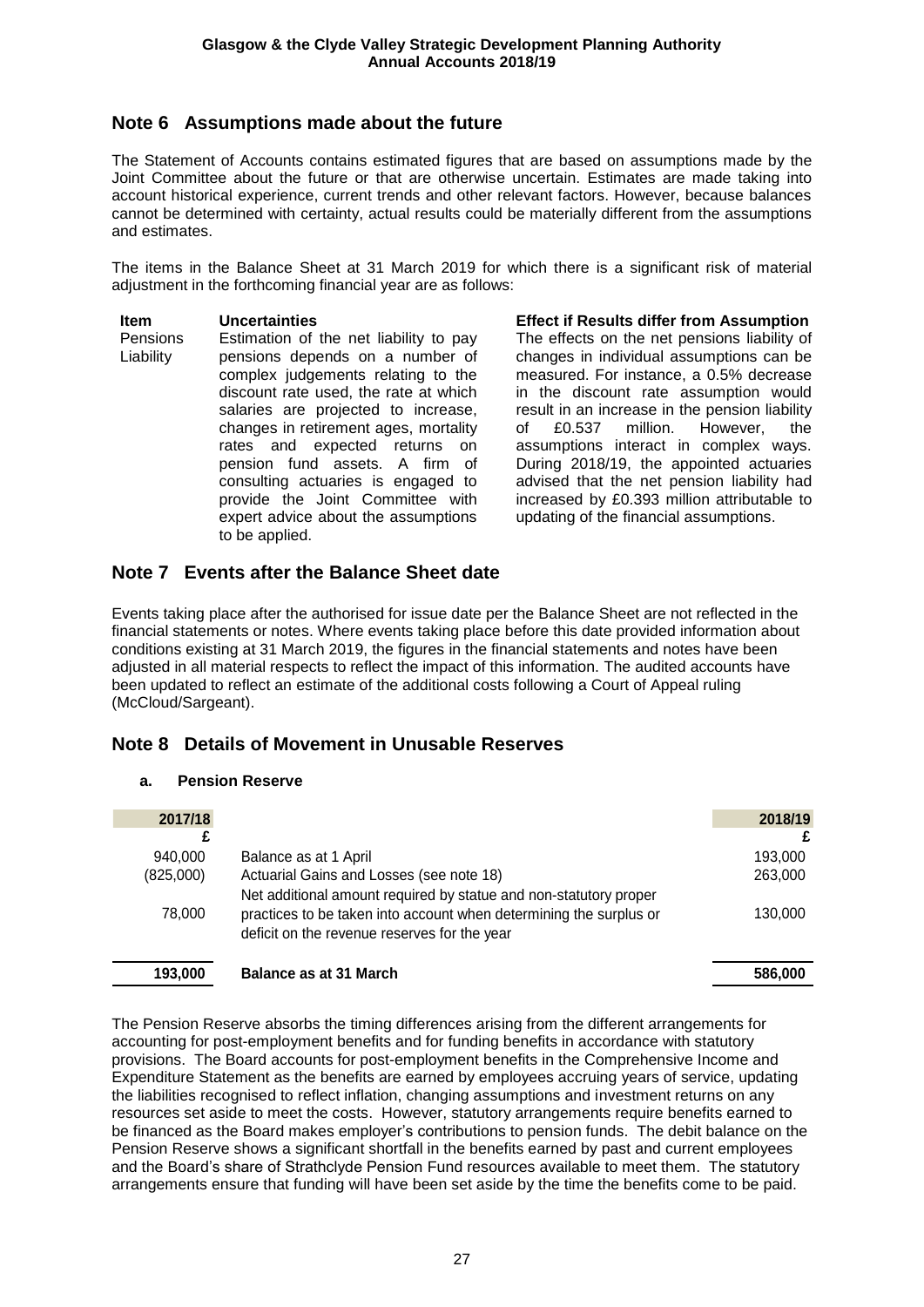## **b. Employee Statutory Adjustment Account**

| 2017/18     |                                                                                             | 2018/19   |
|-------------|---------------------------------------------------------------------------------------------|-----------|
| £<br>13,043 | Balance as at 1 April                                                                       | 13,872    |
| (13,043)    | Reversal of prior year accrual for short-term accumulating<br>compensated absences          | (13, 872) |
| 13,872      | Recognition of the accrual for short-term accumulating<br>compensating absences at 31 March | 13,606    |
| 13,872      | <b>Balance as at 31 March</b>                                                               | 13.606    |

The Employee Statutory Adjustment Account absorbs the differences that would otherwise arise on revenue balances from accruing for short-term accumulating compensated absences at the end of the financial year. Generally accepted accounting practices require that all short-term employee benefits, including accumulating compensated absences, should be recognised as a cost in the accounts for the year to which they relate. This means that where employees' full holiday entitlement, time in lieu or credit flexi-time balance has not been taken by the financial year-end, the cost of the untaken days or time is calculated and recorded as an accrued expense. However, statutory arrangements require that the impact of such accrued expenditure on revenue balances is neutralised by transfers to or from the Employee Statutory Adjustment Account.

## **Note 9 Reconciliation of the Balance on the Comprehensive Income and Expenditure Statement to the Movement in Reserves Statement**

The surplus for the year on the Revenue Reserves was £129,734 more than the Comprehensive Income and Expenditure Statement result. The table below gives a breakdown of the differences between the income and expenditure included in the Joint Committee's Comprehensive Income and Expenditure Statement in accordance with the Code and the amounts that statute and non-statutory proper practice require the Joint Committee to debit and credit the Revenue Reserve Balance.

| 2017/18<br>(Restated) |                                                                                                                                                                                   | 2018/19          |
|-----------------------|-----------------------------------------------------------------------------------------------------------------------------------------------------------------------------------|------------------|
|                       |                                                                                                                                                                                   | £                |
|                       | Amounts to be included in the Comprehensive Income and<br>Expenditure Statement but required by statue to be excluded<br>when determining the Movement in Reserves Statement      |                  |
| (138,000)             | Net charges made for retirement benefits in accordance with IAS19                                                                                                                 | (193,000)        |
| (829)<br>(138, 829)   | Net charges for employment short-term accumulating absences                                                                                                                       | 266<br>(192,734) |
|                       |                                                                                                                                                                                   |                  |
|                       | Amounts not included in the Comprehensive Income and<br><b>Expenditure Statement but required to be included by statue</b><br>when determining the Movement in Reserves Statement |                  |
| 60,000                | Employers contributions payable to the Strathclyde Pension Fund<br>Net additional amount required to be debited or credited to the                                                | 63,000           |
| (78, 829)             | Revenue Reserves balance for the year                                                                                                                                             | (129,734)        |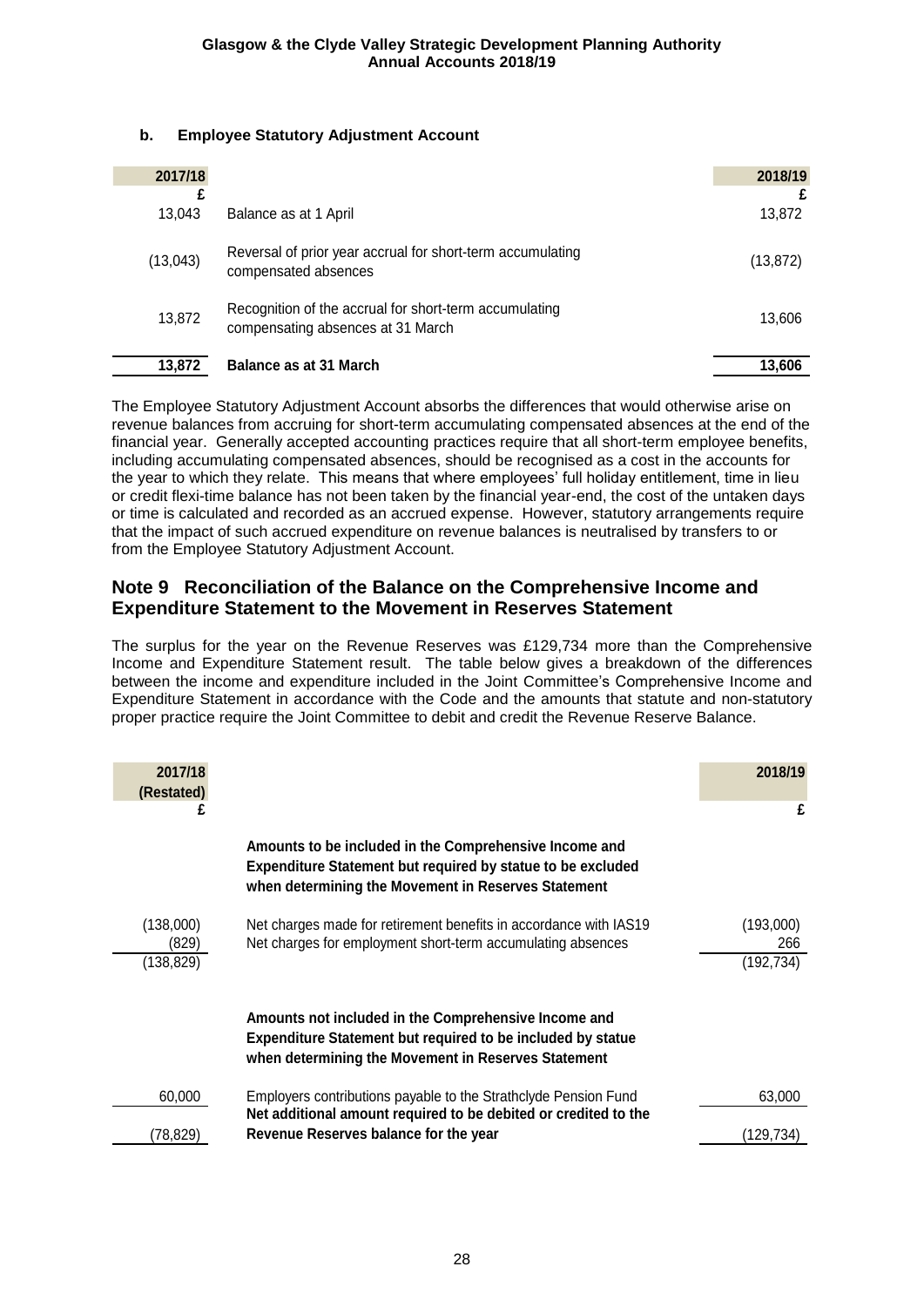## **Note 10 Green Network Partnership**

### **Overview**

The Glasgow Clyde Valley Green Network Partnership (GCVGNP) was formed in 2006 to develop a co-ordinated approach that will deliver major improvement in the scale and quality of green network provision across Glasgow Clyde Valley.

There is a strong relationship between Clydeplan and the GCVGNP: The SDP manager and assistant manager are Chair and Vice Chair of the GCVGNP Board; the Clydeplan Joint Committee acts for its constituent local authorities to agree local authority funding to support the GCVGNP Business Plan; the Clydeplan Joint Committee approves the GCVGNP business plan and revenue estimates, in respect of local authority contributions only; progress against business plan targets are monitored annually by the Joint Committee; the executive team of Clydeplan and GCVGNP share offices in West Regent Street, Glasgow.

As well as the SDP manager, the GCVGNP board is comprised of senior employees from the eight local authorities and four government agencies (Forestry Commission Scotland, Scottish National Heritage, Scottish Environmental Protection Agency and Glasgow Centre for Population Health). The relationship between the Clydeplan and the GCVGNP is not a joint arrangement and so outside the scope of IFRS 11 (Joint Arrangements).

## **Financial Performance**

#### **Revenue**

GCVGNP has returned a surplus of £5,200 (2017-18 - £5,761 deficit), against a budgeted breakeven position. The surplus is a result of a reduction in expenditure in Supplies and Services to offset the under recovery of income. Income was under recovered due to a reduction in the Glasgow Centre for Population Health to £7,000 and anticipated income from the White Cart NFM Study was not forthcoming as the project was postponed.

GCVGNP is a significant regional component of the CSGN. As a result, the GCVGNP secures additional funding for various projects related to the CSGN. The total project expenditure by the GCVGNP during 2018-19 was £15,566 (2017-18, £10,127). The GCVGNP has been a key partner in the study and planning of the development of the Seven Lochs Wetland Park resulting in the continuing significant levels of project expenditure.

The GCVGNP partners have contributed funding in the following proportions to enable The Partnership to carry out its objectives.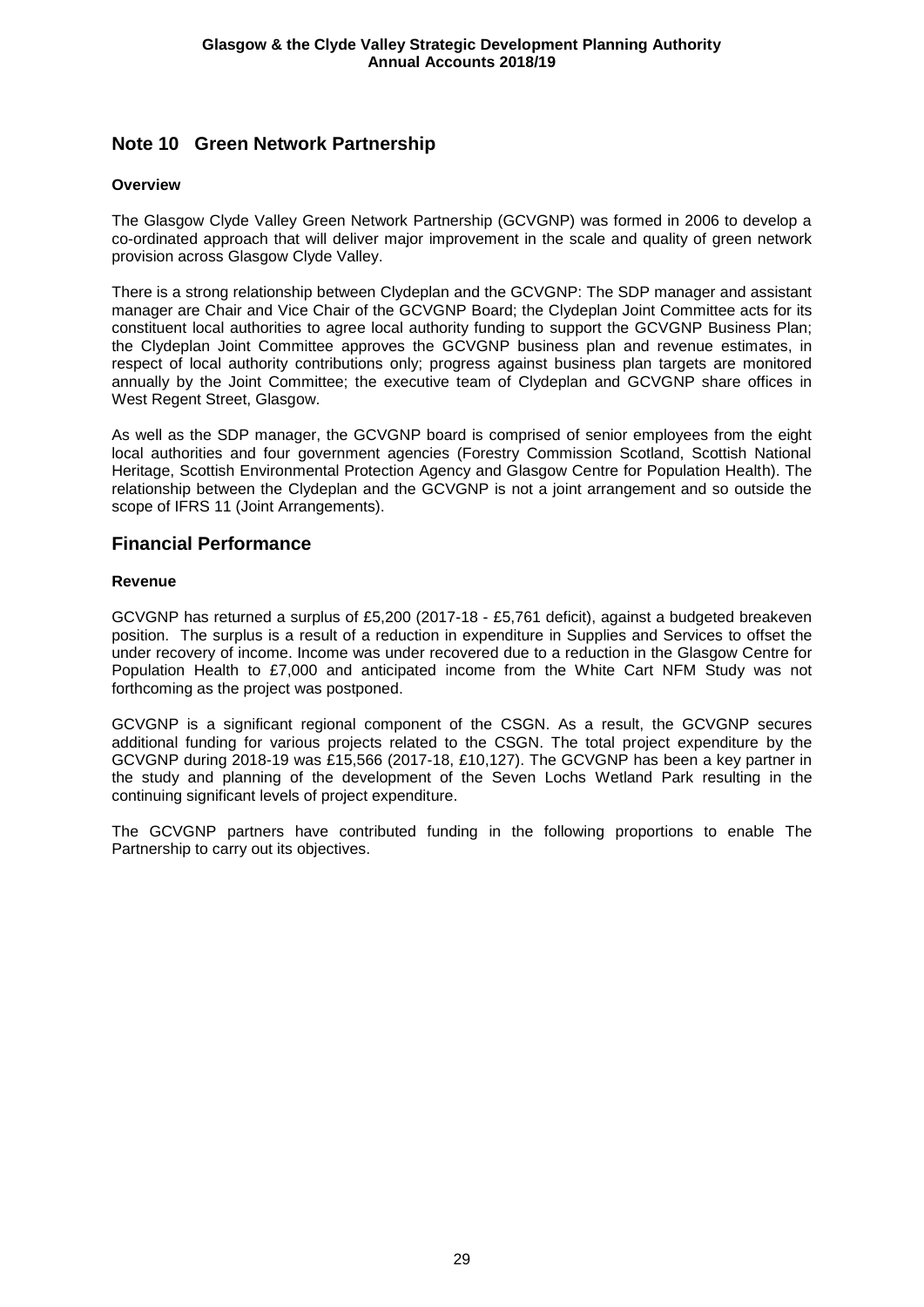| 2017/18     |                                                |            | 2018/19 |
|-------------|------------------------------------------------|------------|---------|
| (Restated)* |                                                |            |         |
| £           | Council                                        | Percentage | £       |
| 5,589       | East Dunbartonshire                            | $3.0\%$    | 5,589   |
| 4.758       | East Renfrewshire                              | 2.5%       | 4,758   |
| 31,019      | Glasgow City                                   | 16.6%      | 31,019  |
| 4,322       | Invercivde                                     | 2.3%       | 4,322   |
| 17,306      | North Lanarkshire                              | 9.3%       | 17,306  |
| 9,040       | Renfrewshire                                   | 4.8%       | 9,040   |
| 16,497      | South Lanarkshire                              | 8.8%       | 16,497  |
| 4.855       | <b>West Dunbartonshire</b>                     | 2.6%       | 4,855   |
|             | Third Party                                    |            |         |
| 31,782      | Scottish National Heritage                     | 16.4%      | 30,594  |
| 29,796      | <b>Forestry Commission Scotland</b>            | 16.4%      | 30,594  |
| 14,008      | Glasgow Centre for Population Health           | 3.7%       | 7,000   |
| 4,669       | Scottish Environmental Protection Agency       | 2.5%       | 4,669   |
| 17,866      | <b>Central Scotland Green Network</b>          | 11.1%      | 20,693  |
| 191,507     | <b>Total Green Network Partnership Funding</b> |            | 186,936 |

**\*Note** - Central Scotland Green Network was omitted from 2017/18 accounts

## **Capital and Reserves**

The GCVGNP had no capital spend in 2018/19. The Partnership retains financial reserves to offset any liabilities of the Partnership. The table below shows the value of the Partnerships reserves at the 31 March 2019. This is analysed into Usable reserves, which has been derived from partnership funding and can be used to fund expenditure, and Unusable reserves, which cannot be used to fund expenditure.

| 2017/18<br>(Restated) |                                              | 2018/19   |
|-----------------------|----------------------------------------------|-----------|
|                       | <b>Reserves Represented by:</b>              |           |
|                       | <b>Usable Reserves</b>                       |           |
| (88, 361)             | Balance due to Partnership Members           | (93, 561) |
|                       | <b>Unusable Reserves</b>                     |           |
| 4.824                 | <b>Employee Statutory Adjustment Account</b> | 5,672     |
| 105.000               | Pension Reserve*                             | 261,000   |
| 21,464                |                                              | 173,111   |

**\*Note** 2017/18 Pension Reserve restated due to updated pension reports supplied by the actuary for 2017/18

## **Note 11 Financing & Investment Income**

| 2017/18  |                                                | 2018/19 |
|----------|------------------------------------------------|---------|
|          |                                                |         |
| (2, 289) | Interest on Balances                           | (2,631) |
| 25,000   | <b>Pension Interest Cost</b>                   | 7.000   |
| 22.711   | <b>Total Financing &amp; Investment Income</b> | 4.369   |

## **Note 12 Operating Leases**

The Joint Committee has extended the operating lease on the office accommodation at West Regent Street in Glasgow until October 2019. The lease was extended in October 2016 for a term of 3 years, with a tenant only break option which allows the extended lease to be terminated by the Joint Committee without penalty one year after the commencement of the extended lease period. Twenty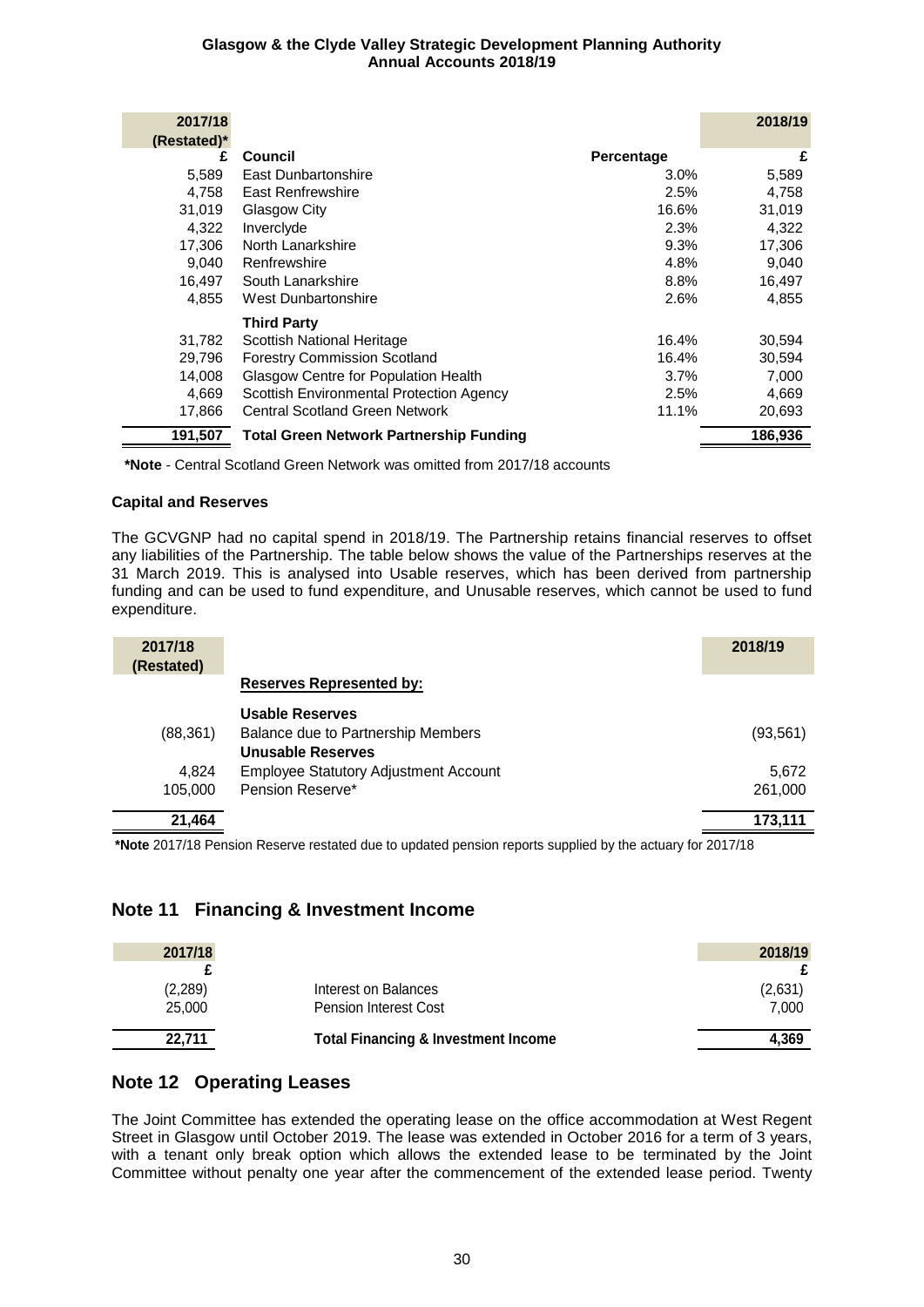five percent of the accommodation costs are paid by The Green Network Partnership. The lease will not be extended at West Regent Street, whereby Clydeplan and Green Network will move to Glasgow City Council at 40 John Street Glasgow. Expenditure charged in year to the Comprehensive Income and Expenditure Statement was £29,250 (2017/18 £29,250). The cost of the total lease agreement, including the proportion paid by The Green Network Partnership is detailed below:

| 2017/18 |                                                     | 2018/19 |
|---------|-----------------------------------------------------|---------|
|         |                                                     |         |
|         | <b>Future Minimum Lease Payments</b>                |         |
| 44,180  | - not later than one year                           | 26,050  |
| 26,050  | - later than one year and not later than five years |         |
|         | - later than five years                             |         |
| 70,230  |                                                     | 26,050  |

## **Note 13 Debtors**

| 2017/18 |                                | 2018/19 |
|---------|--------------------------------|---------|
|         |                                |         |
| 11.205  | Other entities and individuals | 1.314   |
| 11,205  | Total short term debtors       | 1.314   |

## **Note 14 Creditors**

| 2017/18 |                                   | 2018/19 |
|---------|-----------------------------------|---------|
| 413,110 | <b>Other Payables</b>             | 251,297 |
| 413,110 | <b>Total short term creditors</b> | 251,297 |

## **Note 15 Provisions**

Provisions are made where an event has taken place that gives the Joint Committee a legal or constructive obligation that probably requires a settlement by a transfer of economic benefit or service potential, and a reliable estimate can be made of the amount of the obligation. In 2018/19 a decision was made not to extend the lease at West Regent Street, and as a result, dilapidation costs are required to be charged within 2018/19.

| 2017/18        |                                                             | 2018/19 |
|----------------|-------------------------------------------------------------|---------|
|                |                                                             |         |
|                | Balance at 1 April                                          |         |
| $\blacksquare$ | New provisions - Dilapidation of West Regent Street Glasgow | 28,500  |
| $\blacksquare$ | <b>Total Provisons at 31 March 2019</b>                     | 28,500  |

# **Note 16 Related parties**

The Joint Committee's related parties are those bodies or individuals that have the potential to control or significantly influence the Joint Committee, or to be controlled or significantly influenced by the Joint Committee. The Joint Committee is required to disclose material transactions that have occurred with related parties and the amount of any material sums due to or from related parties. Related party relationships require to be disclosed where control exists, irrespective of whether there have been transactions between the related parties. Disclosure of this information allows readers to assess the extent to which the Joint Committee might have been constrained in its ability to operate independently or might have secured the ability to limit another party's ability to bargain freely with the Joint Committee.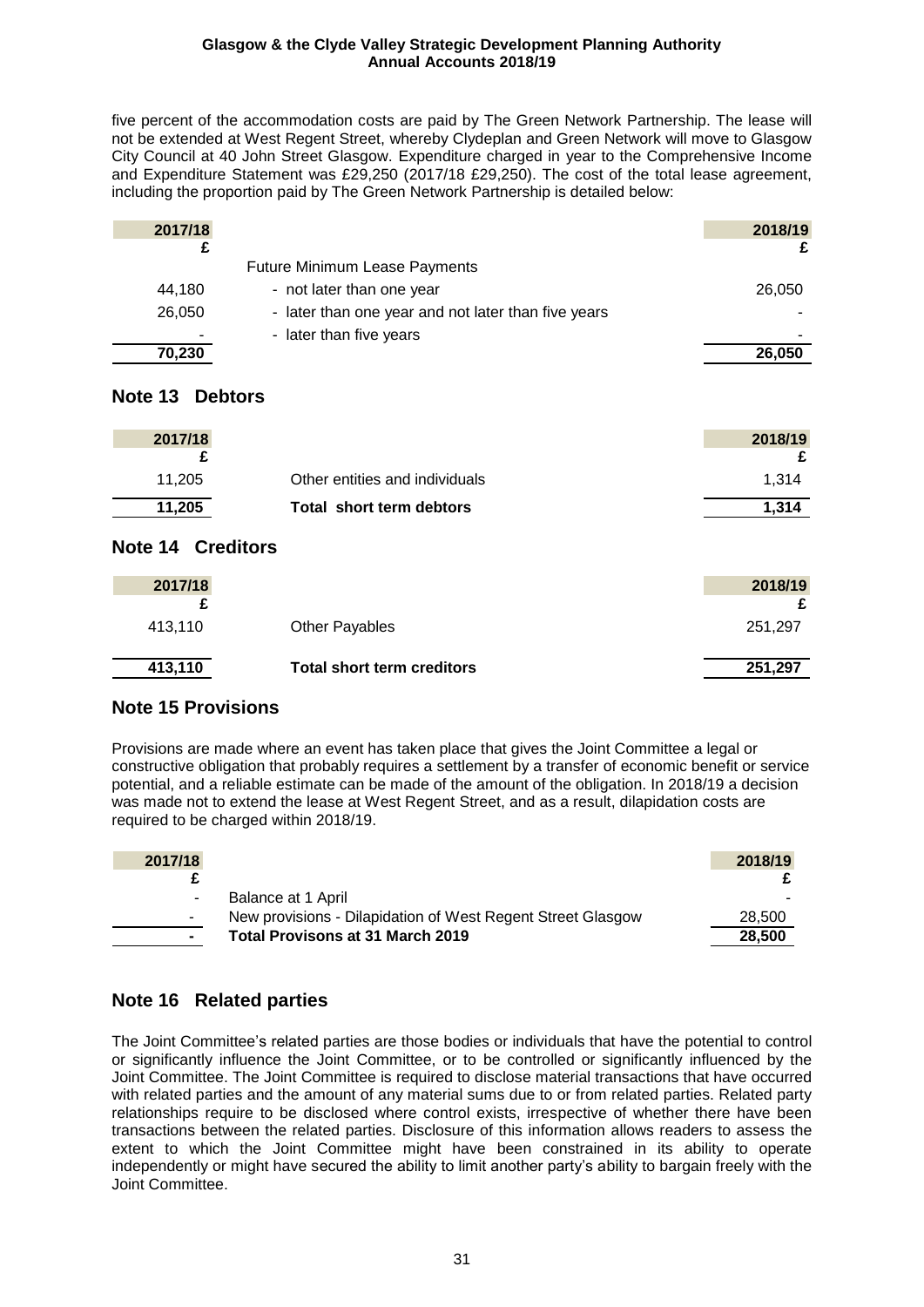The member authorities of the Joint Committee have contributed requisitions in the following proportions to enable the Joint Committee to carry out its objectives. The Joint Committee in turn pays Renfrewshire Council for support services.

The service level agreement for these services is £23,200 (2017/18 £23,200). A proportion of the cost is paid by the Green Network Partnership. The amount paid in respect of these services by the Clydeplan for the year ended 31 March 2019 was £18,900 (2017/18 £18,900).

| 2017/18    |                            |            | 2018/19    |
|------------|----------------------------|------------|------------|
| (Restated) |                            |            |            |
| £          | Council                    | Percentage | £          |
| 72,437.50  | <b>East Dunbartonshire</b> | 12.5%      | 72,437.50  |
| 72,437.50  | East Renfrewshire          | 12.5%      | 72,437.50  |
| 72,437.50  | Glasgow City               | 12.5%      | 72,437.50  |
| 72,437.50  | Inverclyde                 | 12.5%      | 72,437.50  |
| 72,437.50  | North Lanarkshire          | 12.5%      | 72,437.50  |
| 72,437.50  | Renfrewshire               | 12.5%      | 72,437.50  |
| 72,437.50  | South Lanarkshire          | 12.5%      | 72,437.50  |
| 72,437.50  | West Dunbartonshire        | 12.5%      | 72,437.50  |
| 579,500.00 | <b>GCVSDPA Funding</b>     | 100.00%    | 579,500.00 |

## **Note 17 External audit costs**

Fees payable to Audit Scotland in respect of external audit services undertaken in accordance with Audit Scotland's *Code of Audit Practice* in 2018-2019 were £2,900 (£2,810 in 2017/18). There were no fees paid to Audit Scotland in respect of any other services. Additional fees incurred over the course of the current year audit (£725) were borne by Renfrewshire Council.

## **Note 18 Retirement Benefits**

As part of the terms and conditions of employment of its employees, the Joint Committee offers retirement benefits. Although these benefits will not actually be payable until employees retire, the Joint Committee has a commitment to make the payments that need to be disclosed at the time that employees earn their future entitlement. The scheme for employees is the Strathclyde Pension Fund which is administered by Glasgow City Council. This is a "funded" defined benefit scheme meaning that the Joint Committee and its employees pay contributions into a fund, calculated at a level intended to balance the pensions liability with investment assets.

## **18a. Transactions relating to retirement benefits**

The cost of retirement benefits is recognised in Gross Expenditure when they are earned by employees, rather than when the benefits are eventually paid as pensions. However, the charge that is statutorily required to be made in the accounts is based upon pension contributions payable by the Joint Committee in the year, and an adjustment is made within the Movement in Reserves Statement to replace the cost of retirement benefits with employers' contributions.

The following transactions have been made in the accounting statements in 2018-2019: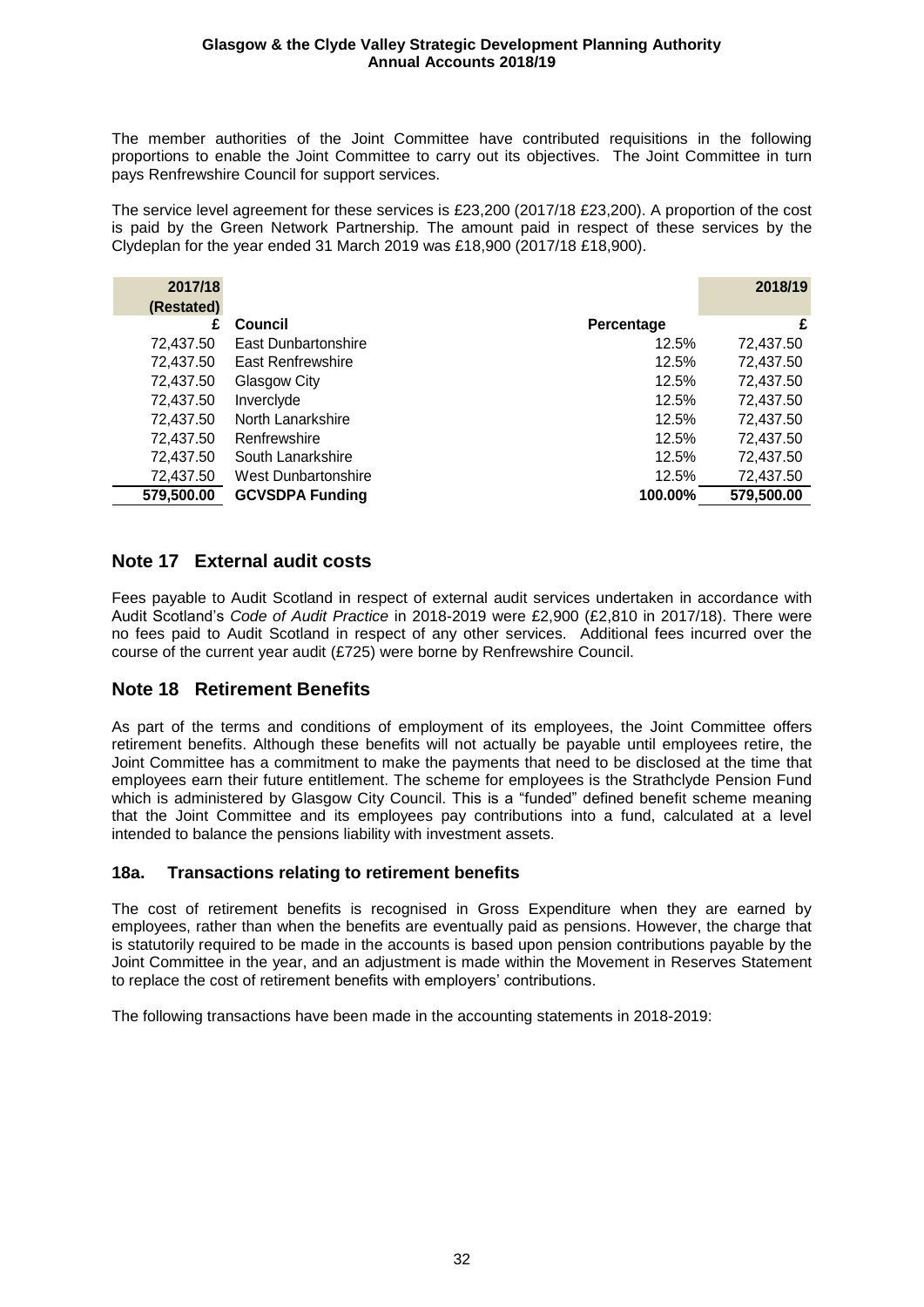| 2017/18<br>(Restated)  |                                                                                                                                                                                                                                                     | <b>Note</b> | 2018/19                      |
|------------------------|-----------------------------------------------------------------------------------------------------------------------------------------------------------------------------------------------------------------------------------------------------|-------------|------------------------------|
| £                      | <b>Comprehensive Income &amp; Expenditure Statement</b><br><b>Cost of Services</b>                                                                                                                                                                  |             | £                            |
| 113,000<br>113,000     | Current service cost<br>Past service cost/(gain)                                                                                                                                                                                                    | (i)<br>(ii) | 128,000<br>58,000<br>186,000 |
| 25,000                 | <b>Financing &amp; Investment Income &amp; Expenditure</b><br>Net interest                                                                                                                                                                          | (iii)       | 7,000                        |
| 138,000                | Total post employment benefit charged to the Surplus or<br>Deficit on the Provision of Services                                                                                                                                                     |             | 193,000                      |
| (226,000)<br>(599,000) | Other post employment benefit charged to the<br><b>Comprehensive Income and Expenditure Statement</b><br>Return on assets excluding amounts included in net interest<br>Actuarial (gains) and losses arising on changes in financial<br>assumptions |             | (131,000)<br>394,000         |
| (825,000)              | <b>Total Actuarial (gain) or loss</b>                                                                                                                                                                                                               |             | 263,000                      |
| (687,000)              | Total post employment benefit charged to the<br><b>Comprehensive Income and Expenditure Statement</b>                                                                                                                                               |             | 456,000                      |
| (747,000)              | <b>Movement in Reserves Statement</b><br>Reversal of net charges made to the Surplus or Deficit for the<br>Provision of Services for post employment benefits according<br>with the Code                                                            | (iv)        | 393,000                      |
| 60,000                 | <b>Employers Contributions paid to Strathclyde Pension Fund</b>                                                                                                                                                                                     |             | 63,000                       |

#### Notes

- i. Current service cost is the cost of future entitlements to pension payments to current employees.
- ii. Past service cost is the estimated increase in liabilities arising from current decisions that relates to years of service earned prior to this year. For 2018/19 this includes an estimate for the impact of potential removal of transitional arrangements (McCloud judgement).
- iii. The net Interest Cost is an actuarial adjustment to the inflation element in the cost of funding current and future pension obligations. This is the expected increase during the year in the present value of the Joint Committee's share of Strathclyde Pension Fund's liabilities because they are one year closer to settlement.
- iv. The Movement on Pension Reserve represents the net change in the pension liability recognised in the Movement in Reserves Statement for pension payments made by the Joint Committee to the Strathclyde Pension Fund during the year.

The Joint Committee is also responsible for all pension payments relating to added years benefits it has awarded, together with related increases. In 2018/19 these amounted to £8,758 (2017/18) £8,507).

In addition to the recognised gains and losses included in the Comprehensive Income and Expenditure Statement, actuarial loss of £0.263 million are included in the Movement in Reserves Statement (2017/18 £0.825 million gain).

#### **18b. Assets and liabilities in relation to retirement benefits**

A reconciliation of the Joint Committee's share of the **present** value of the Strathclyde Pension Fund's **liabilities** is as follows: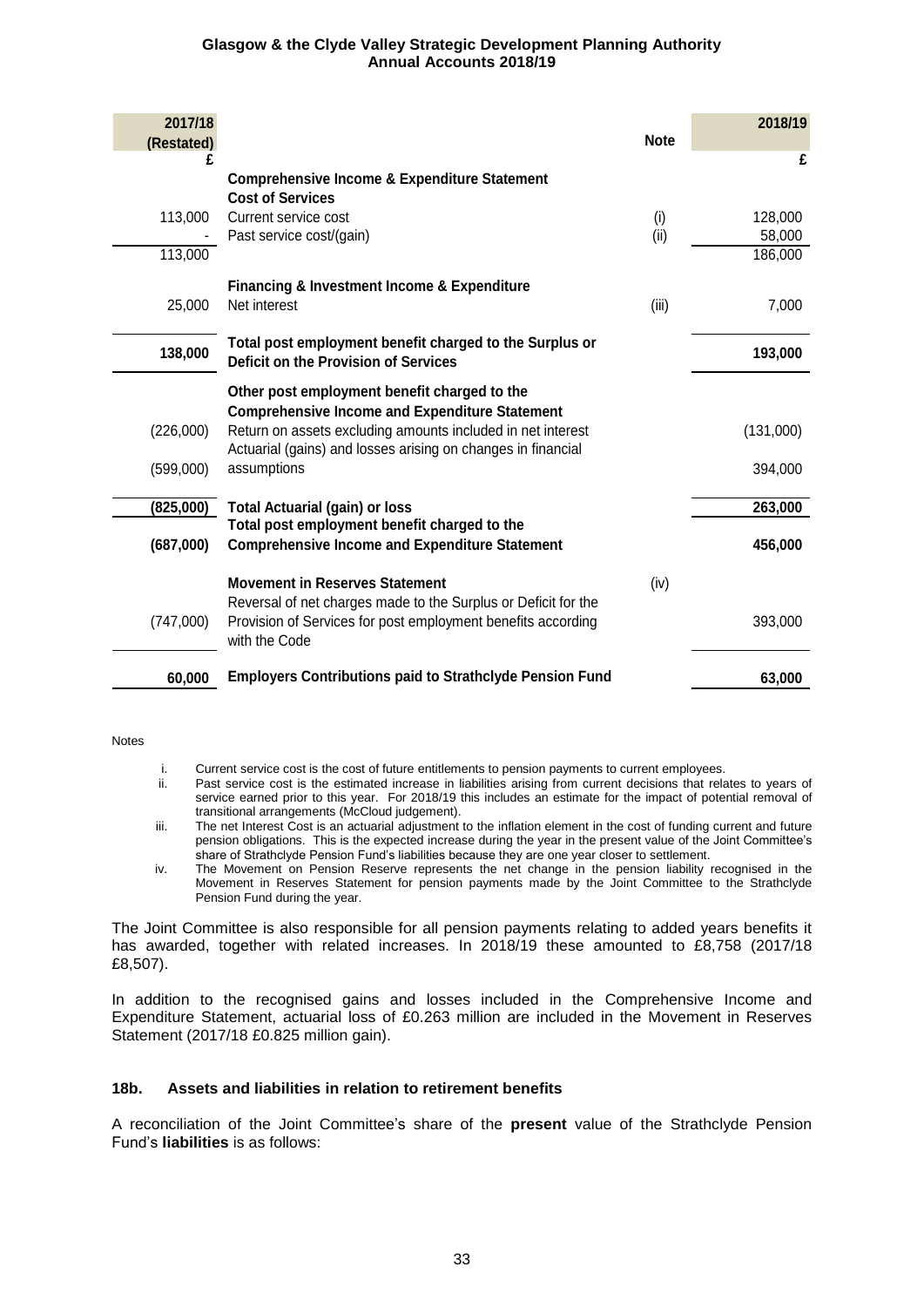| 2017/18 |                                                                        | 2018/19 |
|---------|------------------------------------------------------------------------|---------|
| £000    |                                                                        | £000    |
| 4,639   | Opening present value                                                  | 4,229   |
| 113     | Current service cost                                                   | 128     |
| ٠       | Past Service Cost                                                      | 58      |
| 121     | Interest Cost                                                          | 116     |
| 23      | <b>Employee Contributions</b>                                          | 26      |
|         | <b>Remeasurement (gains)/losses:</b>                                   |         |
| (599)   | Actuarial (gains)/losses arising from changes in financial assumptions | 394     |
| (68)    | <b>Benefits Paid</b>                                                   | (70)    |
| 4,229   | Closing present value of scheme liabilities                            | 4,881   |

A reconciliation of the Joint Committee's share of the **fair** value of the Strathclyde Pension Fund's **assets** is as follows:

| 2017/18 |                                                             | 2018/19 |
|---------|-------------------------------------------------------------|---------|
| £000    |                                                             | £000    |
| 3,699   | <b>Opening Fair Value</b>                                   | 4,036   |
| 96      | Interest Income                                             | 109     |
|         | Remeasurement gain/(loss):                                  |         |
| 226     | Return on assets excluding amounts included in net interest | 131     |
| 60      | Contributions from employer                                 | 63      |
| 23      | Contributions from employee                                 | 26      |
| (68)    | <b>Benefits Paid</b>                                        | (70)    |
| 4,036   | Closing fair value of scheme assets                         | 4,295   |

## **18c. Fund history**

| Surplus/(deficit) in the scheme     | (356)   | (802)   | (462)   | (940)   | (193)   | (586)   |
|-------------------------------------|---------|---------|---------|---------|---------|---------|
| Fair value of assets                | 2.337   | 2.911   | 2.992   | 3.699   | 4.036   | 4,295   |
| <b>Present Value of Liabilities</b> | (2,693) | (3,713) | (3.454) | (4,639) | (4,229) | (4,881) |
|                                     | £000    | £000    | £000    | £000    | £000    | £000    |
|                                     | 2013/14 | 2014/15 | 2015/16 | 2016/17 | 2017/18 | 2018/19 |

The main fund (Fund 1) of Strathclyde Pension Fund does not have an asset and liability matching (ALM) strategy.

The net liability of £0.586 million has a significant impact on the net worth of the Joint Committee as recorded in the Balance Sheet. Any deficit on the Strathclyde Pension Fund will be made good by increased contributions over the remaining working life of employees, as assessed by the Fund actuary.

The total contributions expected to be made by the Joint Committee to Strathclyde Pension Fund in the year to 31 March 2020 is £0.063 million.

### **18d. Basis for estimating assets and liabilities**

The Joint Committee's share of the liabilities of the Strathclyde Pension Fund have been assessed on an actuarial basis using the projected unit method, that estimates the pensions that will be payable in future years dependent upon assumptions about mortality rates, salary levels and so on. The Scheme's liabilities have been assessed by Hymans Robertson, an independent firm of Actuaries, and the estimates are based on the latest full valuation of the Fund at 31 March 2019.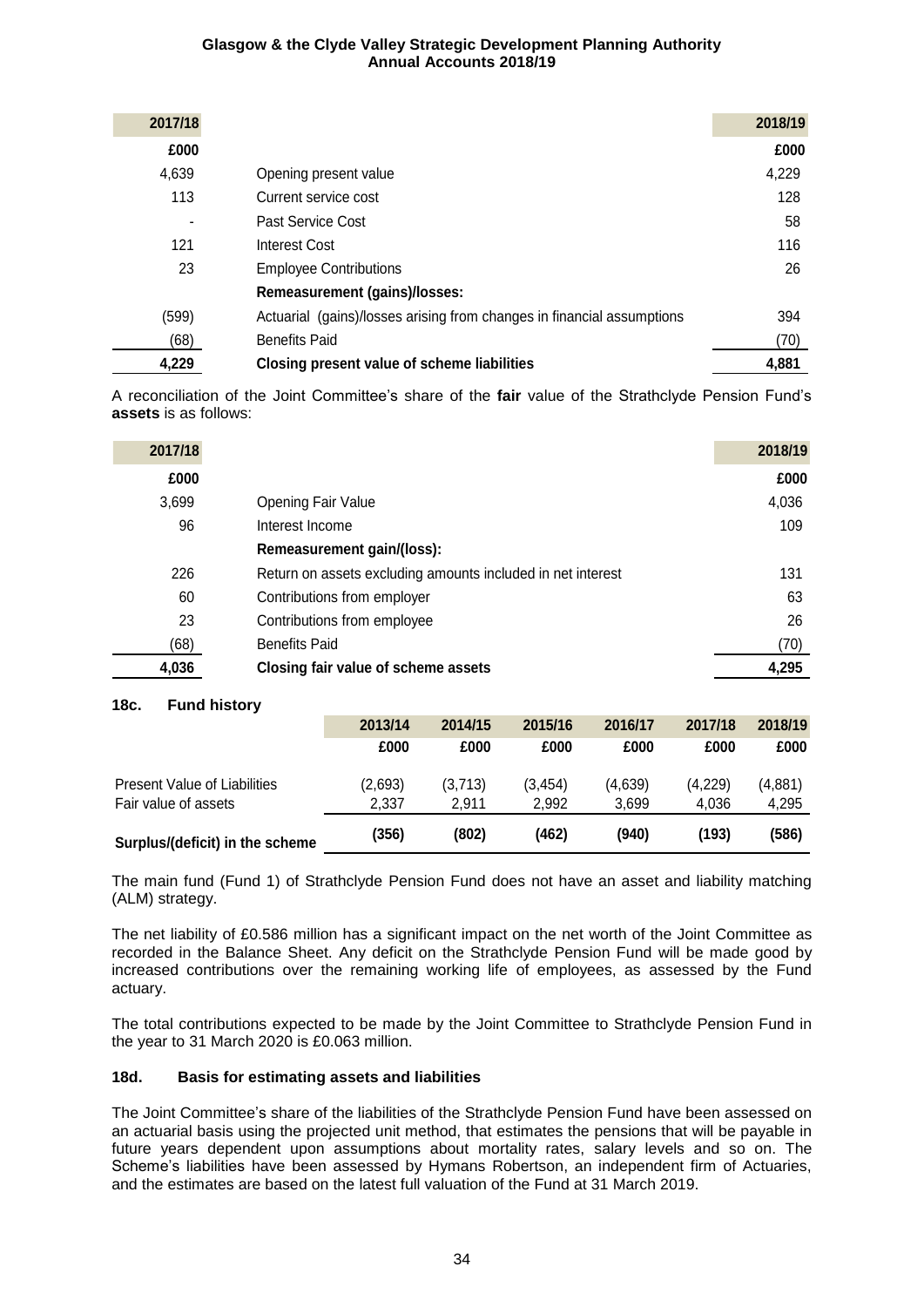The principal assumptions used by the actuary have been:

| 2017/18    | <b>Mortality assumptions</b>                     | 2018/19    |
|------------|--------------------------------------------------|------------|
|            | Longevity at 65 for current pensioners           |            |
| 21.4 years | Men                                              | 21.4 years |
| 23.7 years | Women                                            | 23.7 years |
|            | Longevity at 65 for Future pensioners            |            |
| 23.4 years | Men                                              | 23.4 years |
| 25.8 years | Women<br>۰                                       | 25.8 years |
| 3.6%       | Rate of increase in salaries                     | 3.6%       |
| 2.4%       | Rate of increase in pensions                     | 2.4%       |
| 2.7%       | Rate for discounting scheme liabilities          | 2.7%       |
|            | Take-up of option to convert annual pension into |            |
|            | retirement lump sum:                             |            |
| 50.0%      | For Pre April 2009 Service                       | 50.0%      |
| 75.0%      | Post April 2009 Service                          | 75.0%      |

The pension scheme's assets consist of the following categories, by proportion of the total assets held:

| 2017/18        |                                                 |            | 2018/19        |
|----------------|-------------------------------------------------|------------|----------------|
| £000           |                                                 | Percentage | £000           |
|                | <b>Equity Securities</b>                        |            |                |
| 259            | Consumer                                        | 6.4%       | 276            |
| 210            | Manufacturing                                   | 5.2%       | 224            |
| 54             | <b>Energy and Utilities</b>                     | 1.3%       | 57             |
| 174            | <b>Financial Institutions</b>                   | 4.3%       | 185            |
| 103            | <b>Health and Care</b>                          | 2.6%       | 110            |
| 133            | Information Technology                          | 3.3%       | 142            |
| 933            | <b>Total Equity</b>                             | 23.1%      | 993            |
|                | <b>Debt Securities</b>                          |            |                |
| 127            | Corporate Bonds (Investment Grade)              | 3.1%       | 135            |
| 127            | <b>Total Debt Securities</b>                    | 3.1%       | 135            |
|                | <b>Private Equity</b>                           |            |                |
| 482            | All                                             | 12.0%      | 513            |
| 482            | <b>Total Private Equity</b>                     | 12.0%      | 513            |
|                | <b>Real Estate</b>                              |            |                |
| 365            | <b>UK Property</b>                              | 9.1%       | 389            |
| 365            | <b>Total Real Estate</b>                        | 9.1%       | 389            |
|                | <b>Investment Funds &amp; Unit Trusts</b>       |            |                |
| 1246           | Equities                                        | 30.9%      | 1,326          |
| 467            | <b>Bonds</b>                                    | 11.6%      | 497            |
| $\overline{2}$ | Commodities                                     | 0.1%       | $\overline{2}$ |
| 5              | Other                                           | 0.1%       | 6              |
| 1,720          | <b>Total Investment Funds &amp; Unit Trusts</b> | 42.7%      | 1,831          |
|                | <b>Cash &amp; Cash Equivalents</b>              |            |                |
| 408            | All                                             | 10.1%      | 434            |
| 408            | <b>Total Cash &amp; Cash Equivalents</b>        | 10.1%      | 434            |
| 4,036          | <b>Total</b>                                    | 100%       | 4,295          |